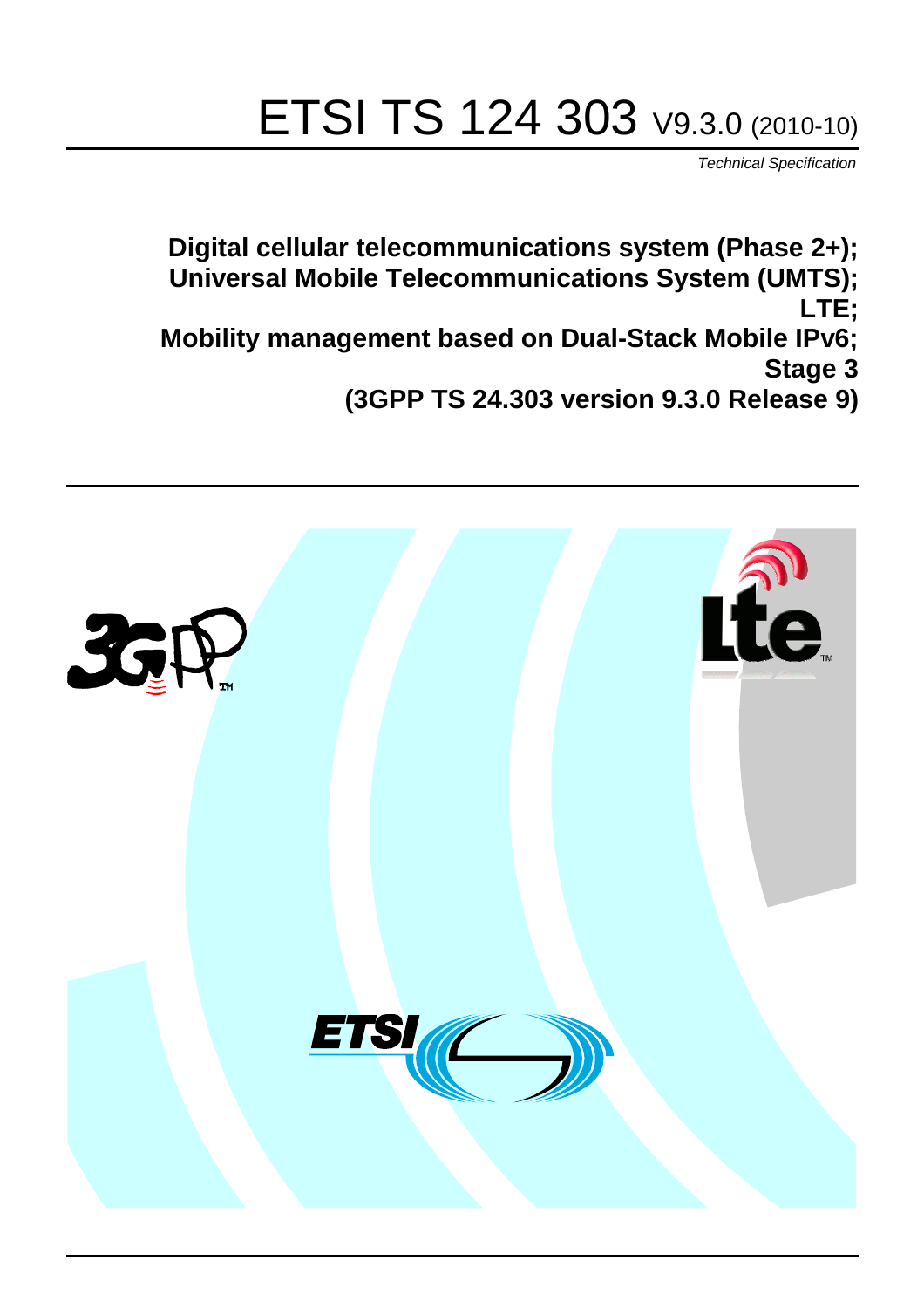Reference RTS/TSGC-0124303v930

Keywords GSM, LTE, UMTS

#### *ETSI*

#### 650 Route des Lucioles F-06921 Sophia Antipolis Cedex - FRANCE

Tel.: +33 4 92 94 42 00 Fax: +33 4 93 65 47 16

Siret N° 348 623 562 00017 - NAF 742 C Association à but non lucratif enregistrée à la Sous-Préfecture de Grasse (06) N° 7803/88

#### *Important notice*

Individual copies of the present document can be downloaded from: [http://www.etsi.org](http://www.etsi.org/)

The present document may be made available in more than one electronic version or in print. In any case of existing or perceived difference in contents between such versions, the reference version is the Portable Document Format (PDF). In case of dispute, the reference shall be the printing on ETSI printers of the PDF version kept on a specific network drive within ETSI Secretariat.

Users of the present document should be aware that the document may be subject to revision or change of status. Information on the current status of this and other ETSI documents is available at <http://portal.etsi.org/tb/status/status.asp>

If you find errors in the present document, please send your comment to one of the following services: [http://portal.etsi.org/chaircor/ETSI\\_support.asp](http://portal.etsi.org/chaircor/ETSI_support.asp)

#### *Copyright Notification*

No part may be reproduced except as authorized by written permission. The copyright and the foregoing restriction extend to reproduction in all media.

> © European Telecommunications Standards Institute 2010. All rights reserved.

**DECT**TM, **PLUGTESTS**TM, **UMTS**TM, **TIPHON**TM, the TIPHON logo and the ETSI logo are Trade Marks of ETSI registered for the benefit of its Members.

**3GPP**TM is a Trade Mark of ETSI registered for the benefit of its Members and of the 3GPP Organizational Partners. **LTE**™ is a Trade Mark of ETSI currently being registered

for the benefit of its Members and of the 3GPP Organizational Partners.

**GSM**® and the GSM logo are Trade Marks registered and owned by the GSM Association.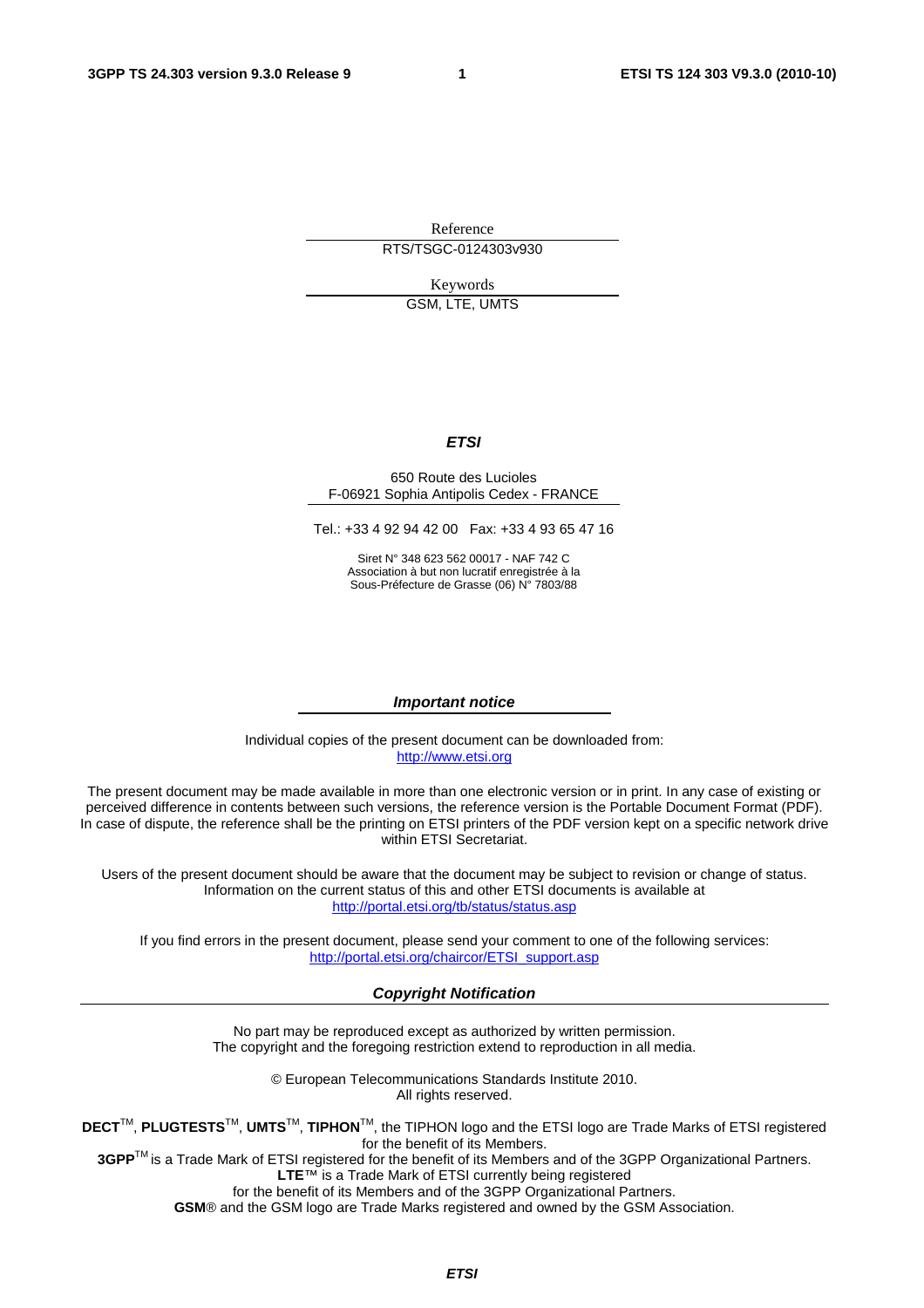# Intellectual Property Rights

IPRs essential or potentially essential to the present document may have been declared to ETSI. The information pertaining to these essential IPRs, if any, is publicly available for **ETSI members and non-members**, and can be found in ETSI SR 000 314: *"Intellectual Property Rights (IPRs); Essential, or potentially Essential, IPRs notified to ETSI in respect of ETSI standards"*, which is available from the ETSI Secretariat. Latest updates are available on the ETSI Web server [\(http://webapp.etsi.org/IPR/home.asp\)](http://webapp.etsi.org/IPR/home.asp).

Pursuant to the ETSI IPR Policy, no investigation, including IPR searches, has been carried out by ETSI. No guarantee can be given as to the existence of other IPRs not referenced in ETSI SR 000 314 (or the updates on the ETSI Web server) which are, or may be, or may become, essential to the present document.

# Foreword

This Technical Specification (TS) has been produced by ETSI 3rd Generation Partnership Project (3GPP).

The present document may refer to technical specifications or reports using their 3GPP identities, UMTS identities or GSM identities. These should be interpreted as being references to the corresponding ETSI deliverables.

The cross reference between GSM, UMTS, 3GPP and ETSI identities can be found under [http://webapp.etsi.org/key/queryform.asp.](http://webapp.etsi.org/key/queryform.asp)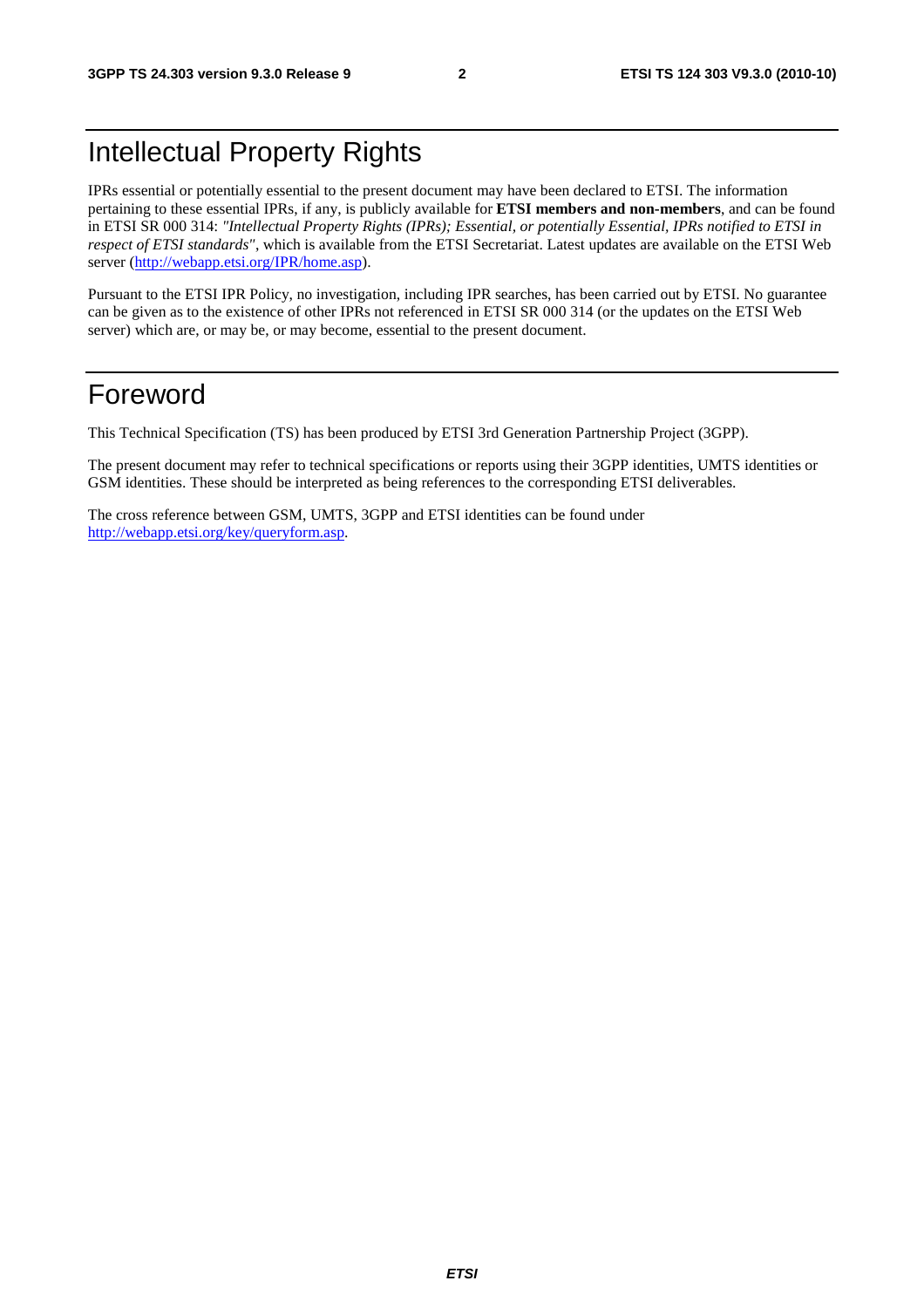$\mathbf{3}$ 

# Contents

| 1                      |                                                                              |  |
|------------------------|------------------------------------------------------------------------------|--|
| 2                      |                                                                              |  |
| 3                      |                                                                              |  |
| 3.1<br>3.2             |                                                                              |  |
| 4                      |                                                                              |  |
| 4.1                    |                                                                              |  |
| 4.2                    |                                                                              |  |
| 4.3                    |                                                                              |  |
| 5<br>5.1               |                                                                              |  |
| 5.1.1                  |                                                                              |  |
| 5.1.2                  |                                                                              |  |
| 5.1.2.1                |                                                                              |  |
| 5.1.2.1.1              |                                                                              |  |
| 5.1.2.1.2              |                                                                              |  |
| 5.1.2.1.3              |                                                                              |  |
| 5.1.2.1.4<br>5.1.2.1.5 |                                                                              |  |
| 5.1.2.2                | Security association establishment and IPv6 Home Network Prefix assignment11 |  |
| 5.1.2.3                |                                                                              |  |
| 5.1.2.4                |                                                                              |  |
| 5.1.3                  |                                                                              |  |
| 5.1.3.1                | Security association establishment and IPv6 Home Network Prefix assignment13 |  |
| 5.1.3.2                |                                                                              |  |
| 5.1.3.3                |                                                                              |  |
| 5.2                    |                                                                              |  |
| 5.2.1                  |                                                                              |  |
| 5.2.2                  |                                                                              |  |
| 5.2.2.1                |                                                                              |  |
| 5.2.2.2                |                                                                              |  |
| 5.2.2.3                |                                                                              |  |
| 5.2.2.4                |                                                                              |  |
| 5.2.3                  |                                                                              |  |
| 5.2.3.1                |                                                                              |  |
| 5.2.3.2                |                                                                              |  |
| 5.2.3.3                |                                                                              |  |
| 5.3<br>5.3.1           |                                                                              |  |
| 5.3.2                  |                                                                              |  |
| 5.3.3                  |                                                                              |  |
| 5.4                    |                                                                              |  |
| 5.4.1                  |                                                                              |  |
| 5.4.2                  |                                                                              |  |
| 5.4.2.1                |                                                                              |  |
| 5.4.2.2                |                                                                              |  |
| 5.4.3                  |                                                                              |  |
| 5.4.3.1                |                                                                              |  |
| 5.4.3.2                |                                                                              |  |
| 5.5                    |                                                                              |  |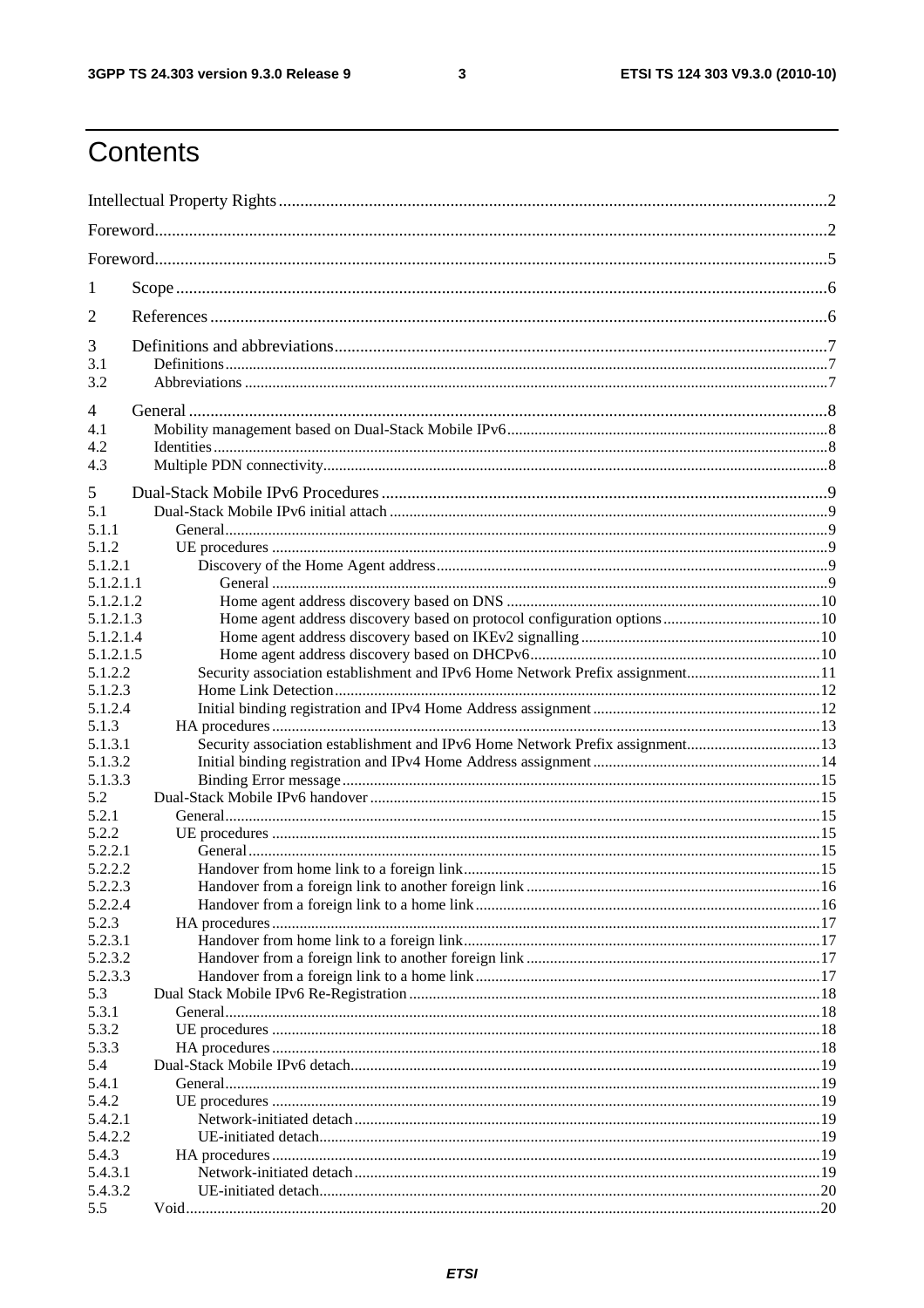$\overline{\mathbf{4}}$ 

|                                | <b>Annex A (normative):</b>   |  |
|--------------------------------|-------------------------------|--|
| A.1                            |                               |  |
| A.2<br>A.2.1<br>A.2.2<br>A.2.3 |                               |  |
| A.3<br>A.3.1<br>A.3.2          |                               |  |
| A.4<br>A.4.1<br>A.4.2          |                               |  |
| A.5<br>A.5.1<br>A.5.2          |                               |  |
| A.6<br>A.6.1<br>A.6.2          |                               |  |
| A.7                            |                               |  |
| B.1                            | <b>Annex B</b> (normative):   |  |
|                                | <b>Annex C</b> (informative): |  |
|                                |                               |  |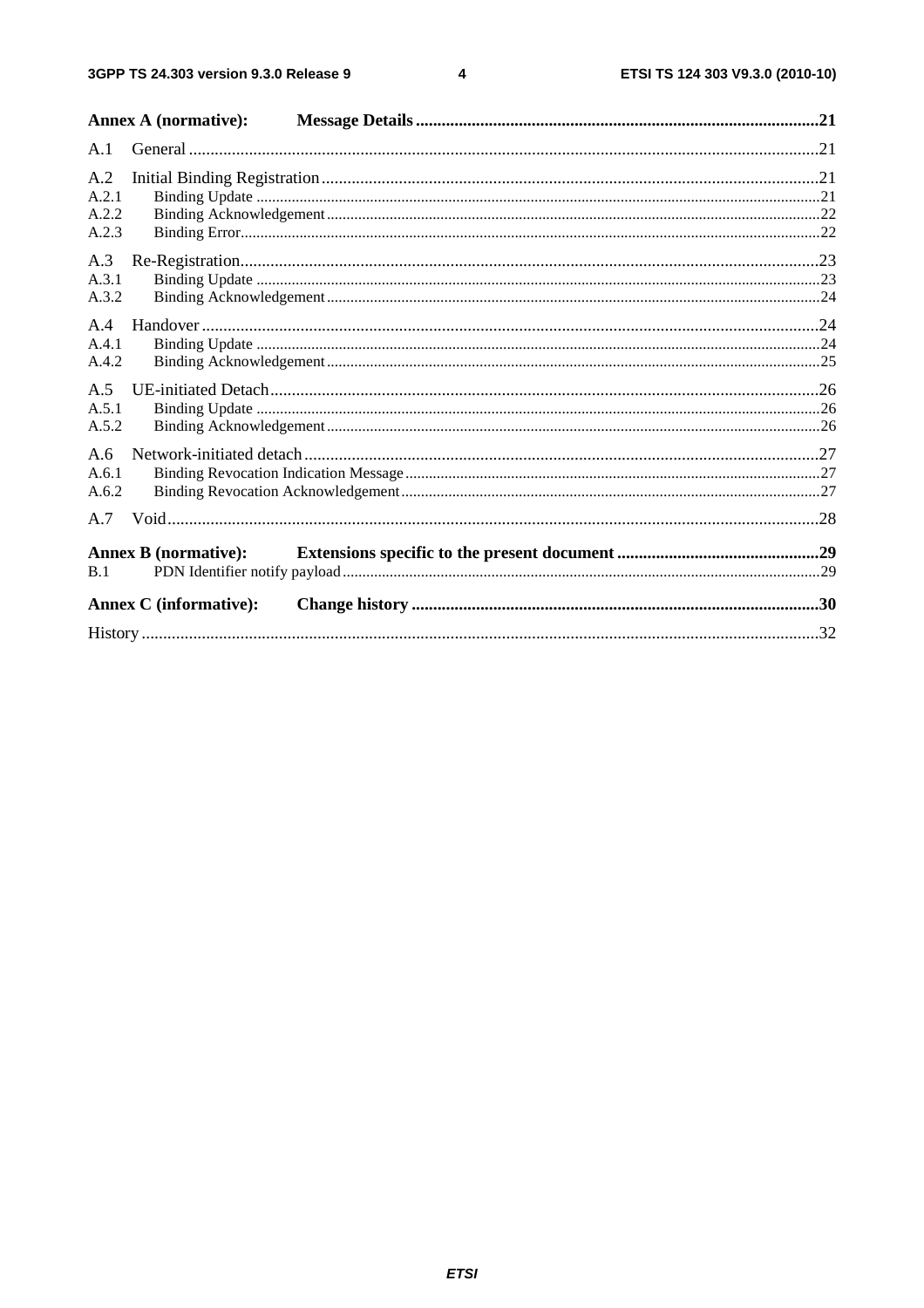# Foreword

This Technical Specification has been produced by the 3<sup>rd</sup> Generation Partnership Project (3GPP).

The contents of the present document are subject to continuing work within the TSG and may change following formal TSG approval. Should the TSG modify the contents of the present document, it will be re-released by the TSG with an identifying change of release date and an increase in version number as follows:

Version x.y.z

where:

- x the first digit:
	- 1 presented to TSG for information;
	- 2 presented to TSG for approval;
	- 3 or greater indicates TSG approved document under change control.
- y the second digit is incremented for all changes of substance, i.e. technical enhancements, corrections, updates, etc.
- z the third digit is incremented when editorial only changes have been incorporated in the document.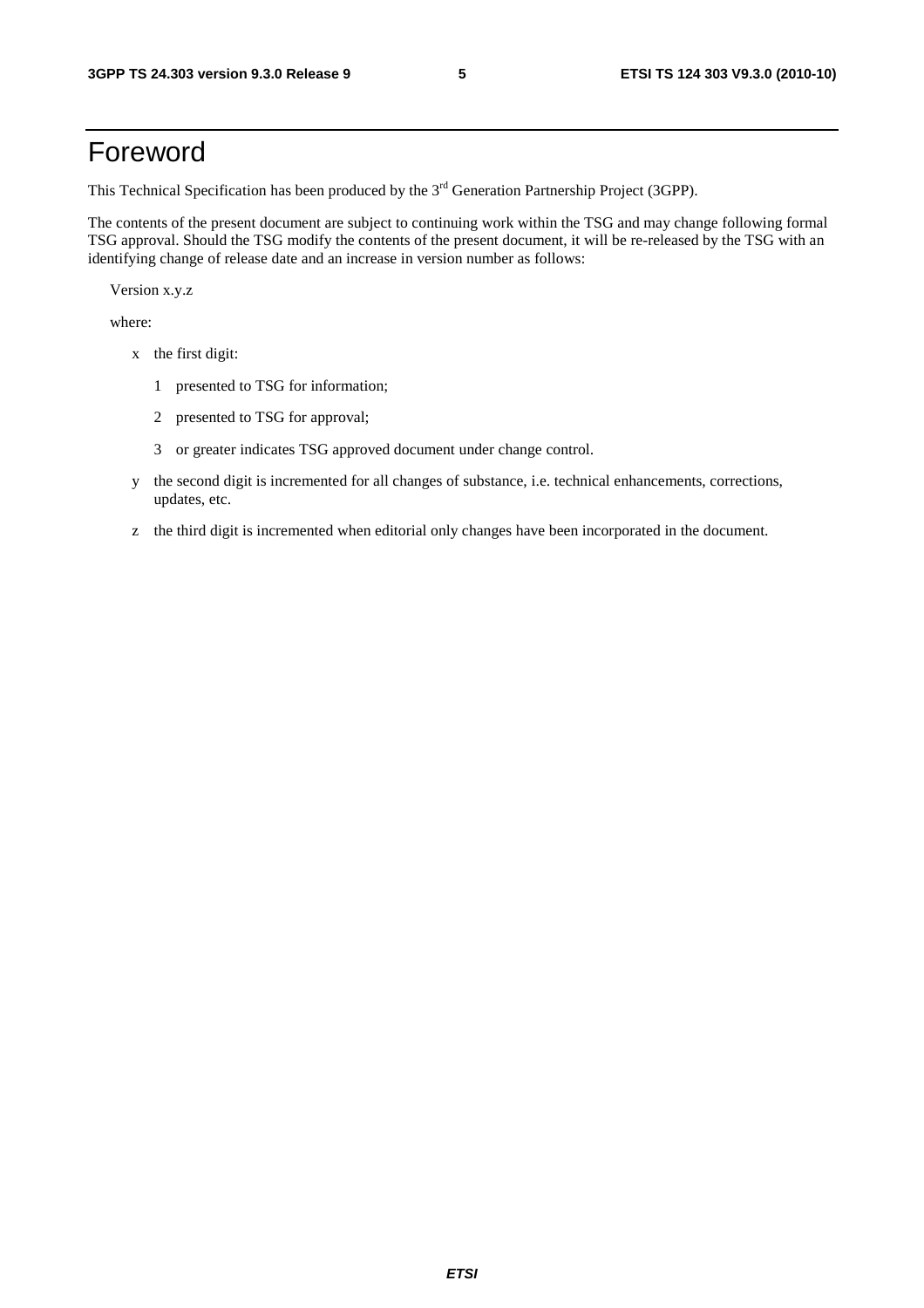# 1 Scope

The present document specifies the signalling procedures for accessing the 3GPP Evolved Packet Core network and handling the mobility between 3GPP and non-3GPP accesses via the S2c reference point defined in 3GPP TS 23.402 [3].

The present document is applicable to the User Equipment (UE) and the network node implementing the Home Agent functionality.

In addition the present document specifies the procedures used for the DSMIPv6 Home Agent discovery, for bootstrapping the DSMIPv6 security association between the UE and the Home Agent and for managing the DSMIPv6 tunnel. The specification of these procedures is compliant to IETF RFCs.

DSMIPv6 procedures can be used independently of the underlying access technology.

# 2 References

The following documents contain provisions which, through reference in this text, constitute provisions of the present document.

- References are either specific (identified by date of publication, edition number, version number, etc.) or non-specific.
- For a specific reference, subsequent revisions do not apply.
- For a non-specific reference, the latest version applies. In the case of a reference to a 3GPP document (including a GSM document), a non-specific reference implicitly refers to the latest version of that document *in the same Release as the present document*.
- [1] 3GPP TR 21.905: "Vocabulary for 3GPP Specifications".
- [2] IETF RFC 5555 (June 2009): "Mobile IPv6 support for dual stack Hosts and Routers (DSMIPv6)".
- [3] 3GPP TS 23.402: "Architecture Enhancements for non-3GPP accesses".
- [4] IETF RFC 4877 (April 2007): "Mobile IPv6 Operation with IKEv2 and the Revised IPsec Architecture".
- [5] Void.
- [6] IETF RFC 3775 (June 2004): "Mobility Support in IPv6".
- [7] Void.
- [8] Void.
- [9] Void.
- [10] IETF RFC 5026 (October 2007): "Mobile IPv6 bootstrapping in split scenario".
- [11] IETF RFC 4303 (December 2005): "IP Encapsulating Security Payload (ESP)".
- [12] draft-ietf-mip6-hiopt-15.txt (April 2008): "DHCP Option for Home Information Discovery in MIPv6".

Editor's note: The above document cannot be formally referenced until it is published as an RFC.

- [13] IETF RFC 3736 (April 2004): "Stateless Dynamic Host Configuration Protocol (DHCP) Service for IPv6".
- [14] IETF RFC 4306 (December 2005): "Internet Key Exchange (IKEv2) Protocol".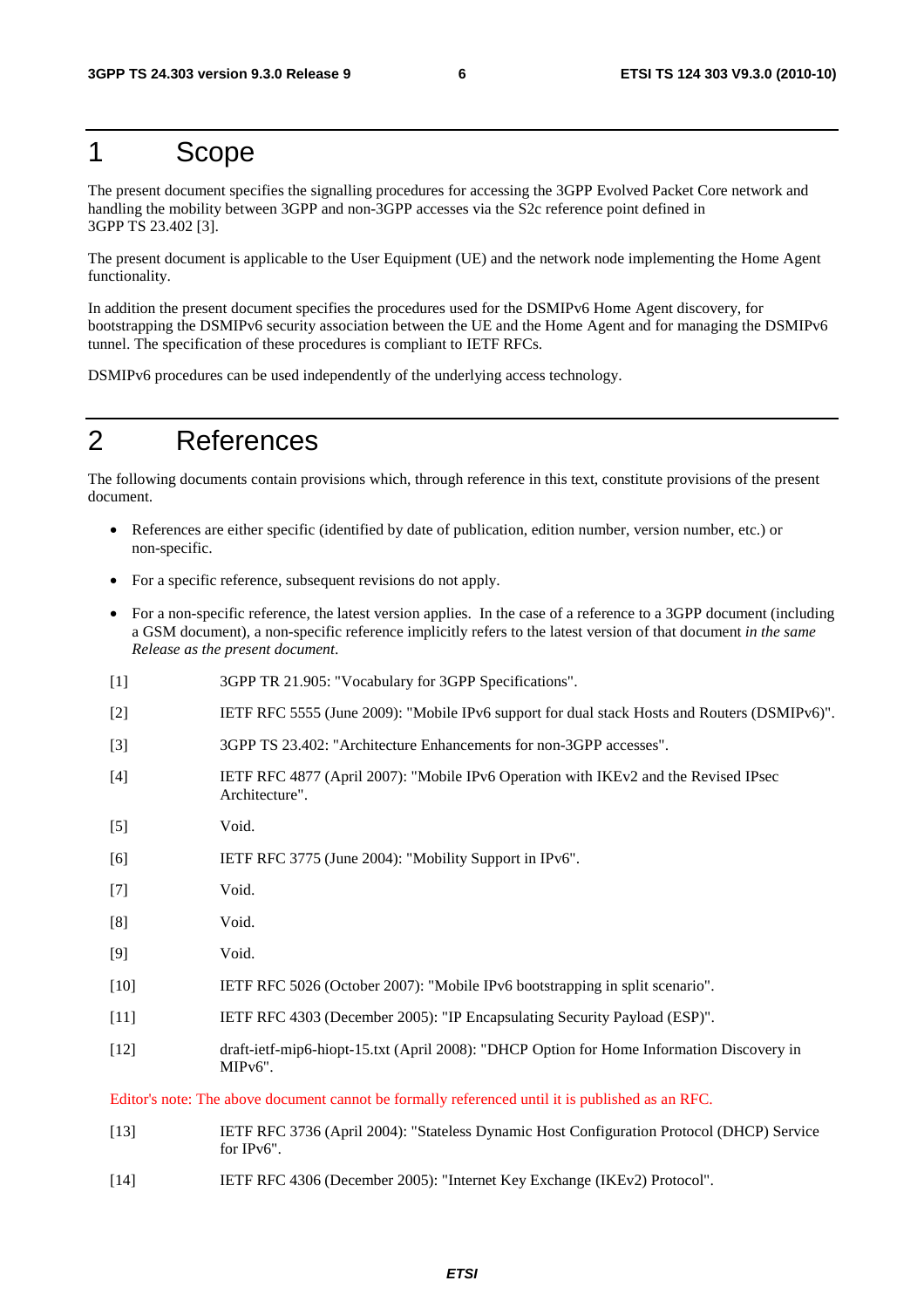| 3GPP TS 24.301: "Non-Access-Stratum (NAS) protocol for Evolved Packet System (EPS);<br>Stage 3".                                            |
|---------------------------------------------------------------------------------------------------------------------------------------------|
| Void.                                                                                                                                       |
| 3GPP TS 23.003: "Numbering, addressing and identification".                                                                                 |
| 3GPP TS 33.402: "3GPP System Architecture Evolution (SAE); Security aspects of non-3GPP<br>accesses"                                        |
| draft-ietf-mext-binding-revocation-13 (September 2009): "Binding Revocation for IPv6 Mobility".                                             |
| Editor's note: The above document cannot be formally referenced until it is published as an RFC.                                            |
| 3GPP TS 29.273: "3GPP EPS AAA interfaces"                                                                                                   |
| 3GPP TS 24.302: "Access to the Evolved Packet Core (EPC) via non-3GPP access networks;<br>Stage 3".                                         |
| Void.                                                                                                                                       |
| IETF RFC 4739 (November 2006): "Multiple Authentication Exchanges in the Internet Key<br>Exchange (IKEv2) Protocol".                        |
| 3GPP TS 33.234: "Wireless Local Area Network (WLAN) interworking security".                                                                 |
| Void.                                                                                                                                       |
| IETF RFC 4039 (March 2005): "Rapid Commit Option for the Dynamic Host Configuration<br>Protocol version 4 (DHCPv4)".                        |
| draft-ietf-mext-rfc3775bis-05 (October 2009): "Mobility Support in IPv6".                                                                   |
| Editor's note: The above document cannot be formally referenced until it is published as an RFC.                                            |
| IETF RFC 4187 (January 2006): "Extensible Authentication Protocol Method for 3rd Generation<br>Authentication and Key Agreement (EAP AKA)". |
| IETF RFC 3963 (January 2005): "Network Mobility (NEMO) Basic Support Protocol".                                                             |
|                                                                                                                                             |

#### [30] IETF RFC 5685 (November 2009): "Redirect Mechanism for IKEv2".

# 3 Definitions and abbreviations

## 3.1 Definitions

For the purposes of the present document, the terms and definitions given in 3GPP TR 21.905 [1] and the following apply. The following terms used in this Technical Specification are defined in IETF RFC 3775 [6]: Home Address, Care-of Address, binding cache, binding cache entry.

**Home network prefix:** An IPv6 prefix allocated by the Home Agent to the UE and used by the UE to configure the Home Address. The Home network prefix is uniquely allocated to a UE.

**Home Agent:** The Home Agent functionality consists in the DSMIPv6 anchor point functionality described in IETF RFC 5555 [2] and IETF RFC 4877 [4]. Based on 3GPP TS 23.402 [15] the HA functionality is implemented in the PDN Gateway.

## 3.2 Abbreviations

For the purposes of the present document, the abbreviations given in 3GPP TR 21.905 [1] and the following apply.

DSMIPv6 Dual-Stack MIPv6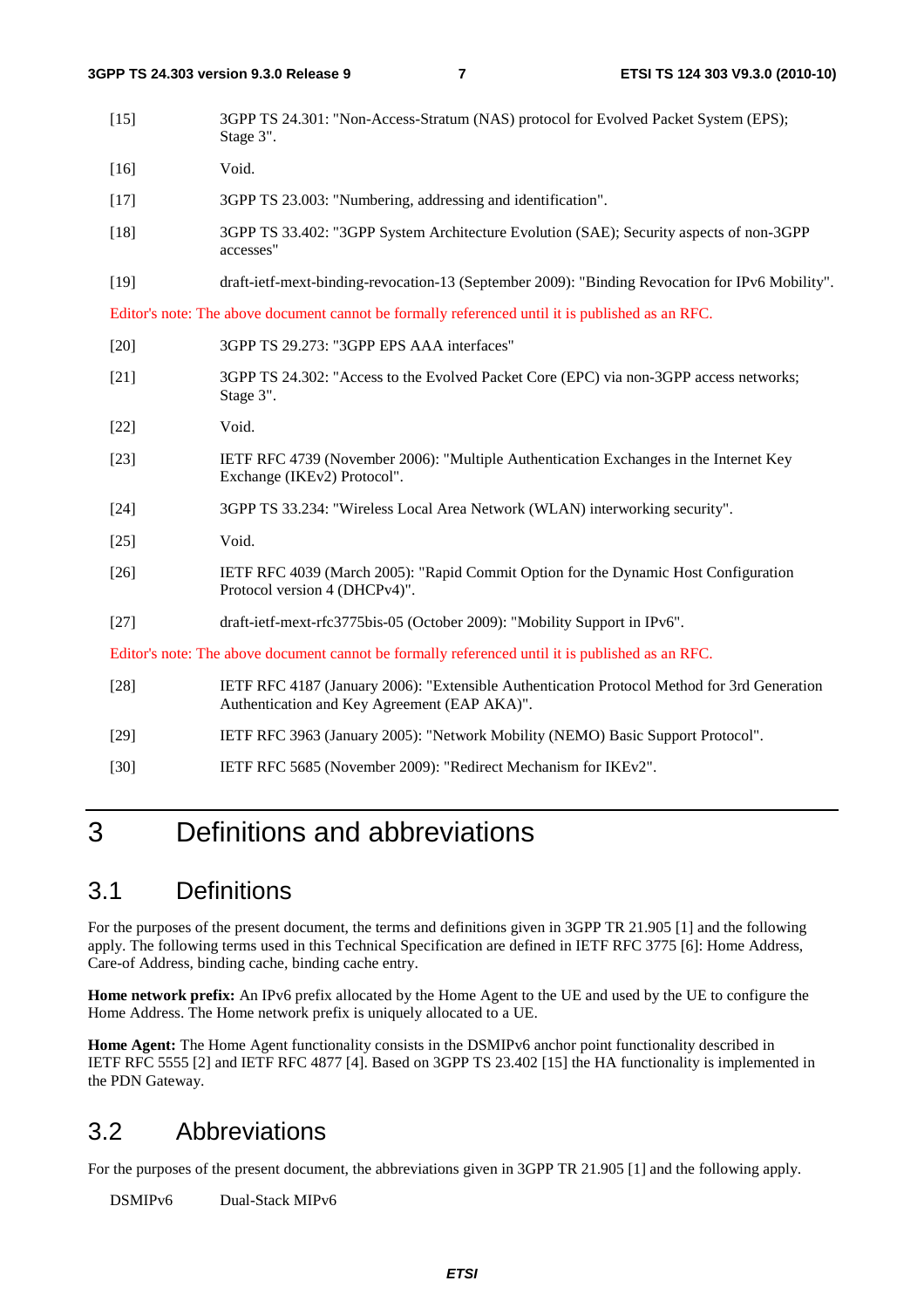| <b>EPC</b>         | <b>Evolved Packet Core</b>         |
|--------------------|------------------------------------|
| ePDG               | <b>Evolved Packet Data Gateway</b> |
| <b>EPS</b>         | <b>Evolved Packet System</b>       |
| <b>GW</b>          | Gateway                            |
| HА                 | Home Agent                         |
| MIP <sub>v</sub> 6 | Mobile IP version 6                |
| UE                 | User Equipment                     |
|                    |                                    |

# 4 General

# 4.1 Mobility management based on Dual-Stack Mobile IPv6

DSMIPv6 is specified in IETF RFC 3775 [6] and IETF RFC 5555 [2]. The purpose of the DSMIPv6 procedures is to establish, manage and tear down a mobility tunnel between the UE and the HA function. The mobility tunnel establishment is always initiated by the UE, while the mobility tunnel tear down can be initiated either by the UE or the network. Communication between the UE and a correspondent node shall use the bidirectional mode of operation. Route optimization mode of operation is not supported by EPC in this release.

In this specification, the IETF RFC 4877 [4] is used to secure DSMIPv6 signalling. For this purpose, the UE performs an IKEv2 exchange with the HA before establishing the mobility tunnel as described in subclause 5.1.2.2. The details of the security aspects are specified in 3GPP TS 33.402 [18].

The mobility tunnel procedures are performed by the UE for each PDN connection, meaning that if multiple PDNs are accessed by the UE, multiple instances of the procedures are needed. The multiple PDN connections behaviour is specified more in detail in subclause 4.3.

In this specification, the IETF RFC 3963 [29] is used for prefix preservation. For this purpose, the UE uses the implicit mode as stated in IETF RFC 3963 [29] to tell the HA that the home network prefix would be preserved during mobility. The support of this operation is limited to the sending and receiving of IPv6 packets containing IPv6 addresses autoconfigured from the home network prefix, in addition to the IPv6 Home Address.

# 4.2 Identities

The UE shall use Network Access Identifier (NAI) as identification towards the HA in the IKEv2 exchange. During this process, the IPsec security association between the UE and the HA is tied to the user identity, set to the NAI, and to an SPI uniquely identifying this security association. The NAI is structured according to 3GPP TS 23.003 [17]. The NAI can be either a root NAI, a fast re-authentication NAI or pseudonym identity as specified in 3GPP TS 23.003 [17].

The UE shall use the HA-APN to identify the desired HA in the DNS-based and DHCPv6-based HA discovery procedures. The HA-APN is constructed according to 3GPP TS 23.003 [17].

NOTE: The operator is responsible to configure the DNS system so that the same PDN GW can be discovered via HA-APN and APN. A possible way of configuring the mapping between HA-APN and APN is to create the HA-APN from the respective APN by using the same Network Identifier and by adding the prefix "ha-apn" to the Operator Identifier.

The Binding Update and Binding Acknowledgement shall not explicitly carry an NAI as the IPsec security association is tied to the user identity.

## 4.3 Multiple PDN connectivity

This specification supports multiple PDN connectivity. The UE can setup multiple PDN connections with a given APN or multiple APNs using multiple DSMIPv6 sessions. There is one DSMIPv6 session per each PDN connection.

NOTE: When UE is associated to multiple PDN connections, it is possible for the UE to create a tunnel loop amongst the HAs by binding home addresses to each other. This results in the possibility of HA being flooded with packets. Packet flooding is not specific to DSMIPv6 and there exist current implementations to deal with the packet flooding issue. As for the formation of tunnel loop, the solution to solve it in this current specification (Release 9) is implementation specific until a standardized solution emerges.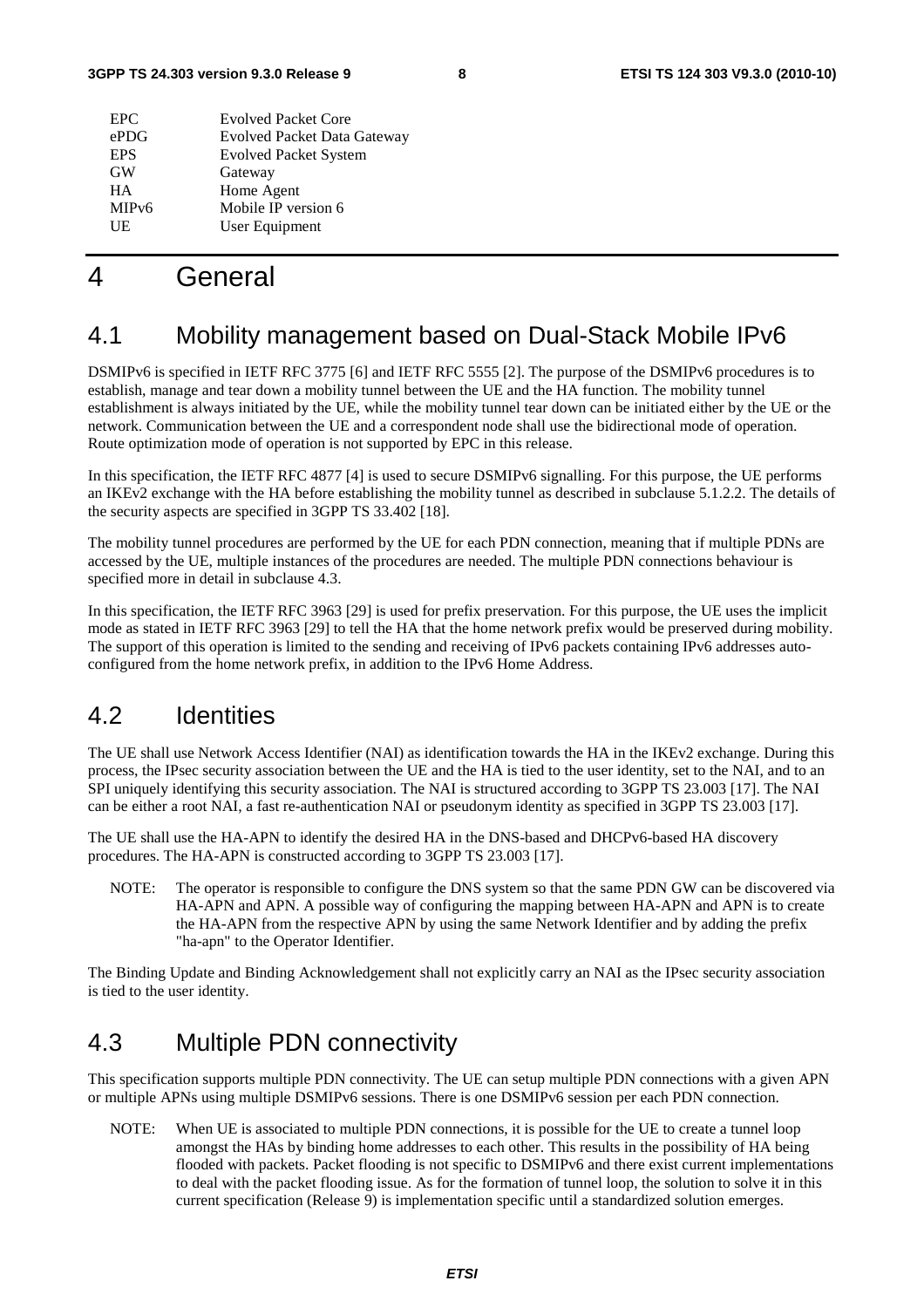The procedures described in clause 5 shall be interpreted as procedures which are executed for each PDN connection the UE established. This implies that:

- For the initial attachment of a PDN connection, the UE shall perform a Home Agent address discovery (subclause 5.1.2.1), a security association establishment via IKEv2, including the EAP-AKA authentication and the IPv6 Home Network Prefix assignment (subclause 5.1.2.2), and the initial binding registration (subclause 5.1.2.4).
- The handover procedure shall be performed for each PDN connection separately as described in subclause 5.2.2.
- The re-registration procedure shall be performed for each PDN connection separately as described in subclause 5.3.2.
- The detach procedure shall be performed for each PDN connection separately as described in subclause 5.4.2 or in subclause 5.4.3.

# 5 Dual-Stack Mobile IPv6 Procedures

### 5.1 Dual-Stack Mobile IPv6 initial attach

#### 5.1.1 General

The DSMIPv6 initial attach is performed by the UE to establish a DSMIPv6 connection with the node acting as HA. This is also known as the bootstrapping procedure as the UE establishes the security association with the HA. The initial attach involves the following tasks:

- **Discovery of the Home Agent address**. The UE needs to discover the IPv6 address as well as the IPv4 address of the HA.
- **Security association establishment**. The UE needs to establish an IPsec security association with the HA in order to secure the DSMIPv6 signalling. IKEv2 (IETF RFC 4877 [4]) is used to establish this security association.
- **IPv6 Home Network Prefix assignment**. The UE needs to be assigned an IPv6 Network Prefix of its home network in order to configure the global unicast Home Address to be used in DSMIPv6. The HA is responsible of assigning the IPv6 Home Network Prefix to the UE.
- **IPv4 Home Address assignment**. Optionally, a dual-stack UE can also request to be assigned an IPv4 Home Address to be used for IPv4-only applications. The HA is responsible of assigning the IPv4 Home Address to the UE.
- **Home link detection**. The UE needs to perform Home Link Detection before initiate registration with the HA. The DSMIPv6 Home Link Detection Function is used by the UE to detect if it is attached to the home link from a DSMIPv6 perspective.
- **Initial binding registration**. Unless the home link detection procedure indicates the UE is at home, the UE sends a Binding Update message to perform its initial registration with the HA.

If the UE requires additional configuration parameters, e.g. Vendor-specific options, stateless DHCPv4 and DHCPv6 as defined in IETF RFC 4039 [26] and IETF RFC 3736 [13] can be run over the DSMIPv6 tunnel.

#### 5.1.2 UE procedures

#### 5.1.2.1 Discovery of the Home Agent address

#### 5.1.2.1.1 General

The first procedure the UE needs to perform for DSMIPv6 initial attach is the discovery of the node acting as the HA.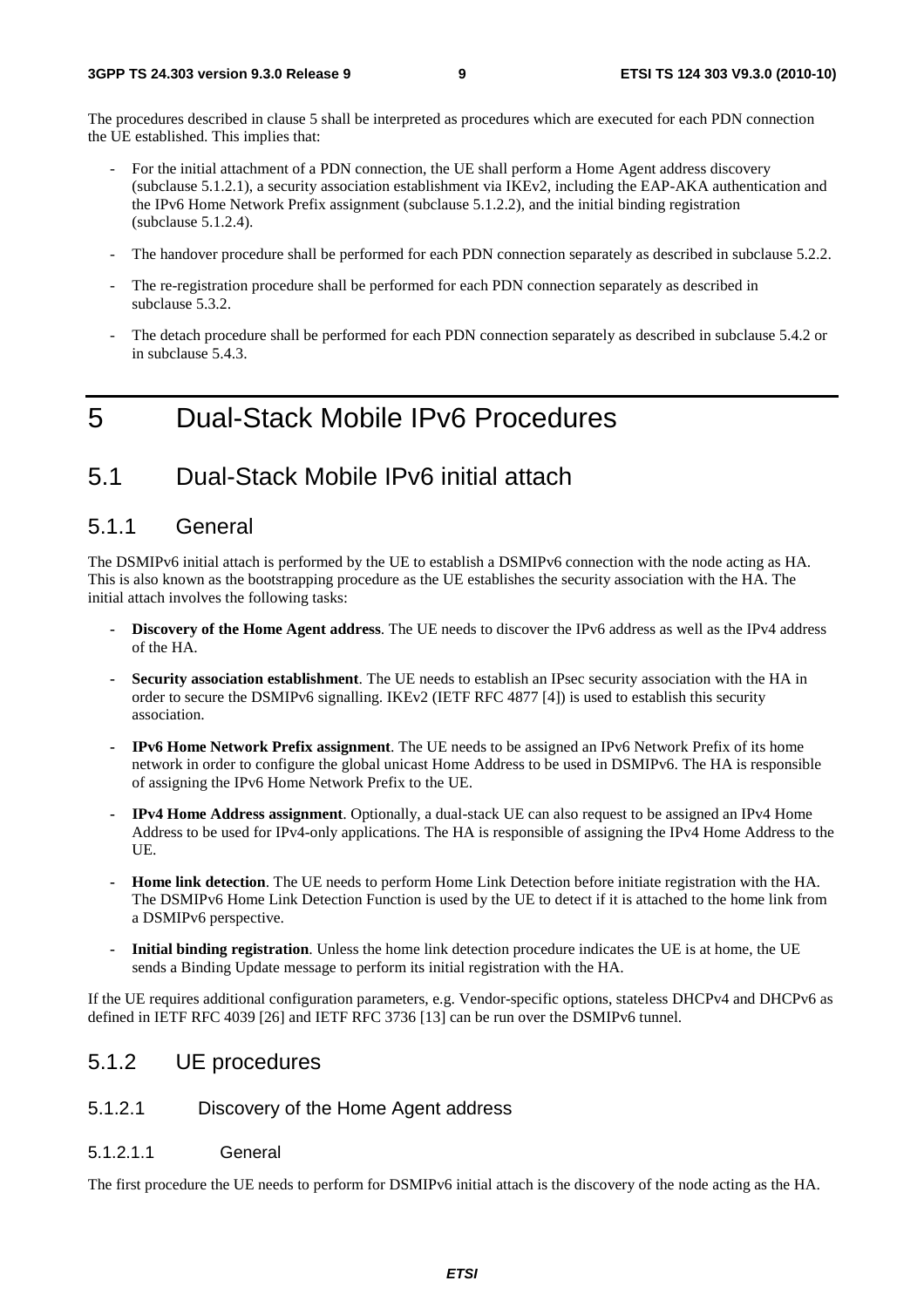The UE can discover the IP addresses of the HA in one of the four following ways:

- via DNS:
- via attach procedure for 3GPP access or trusted non-3GPP access (if supported) based on protocol configuration options;
- via IKEv2 during tunnel setup to ePDG for untrusted non-3GPP accesses;
- via DHCPv6.

If the UE does not obtain the IP addresses of the HA via PCO during the 3GPP or trusted non-3GPP (if supported) attach or via IKEv2 signalling, it shall follow either the procedures described in subclause 5.1.2.1.5 or the procedures described in subclause 5.1.2.1.2. The UE may be configured to perform both procedures in parallel or one of the two procedures only in case the other failed.

#### 5.1.2.1.2 Home agent address discovery based on DNS

A UE performing Home Agent discovery based on DNS shall support the implementation of standard DNS mechanisms.

The UE shall perform DNS Lookup by Home Agent Name as specified in IETF RFC 5026 [10].The QNAME shall be set to the requested HA-APN. The HA-APN shall be constructed as specified in 3GPP TS 23.003 [17]. If a HA has both an IPv4 and an IPv6 address, the corresponding DNS record should be configured with both 'AAAA' and 'A' records. Accordingly the UE should perform one DNS lookup procedure to retrieve both 'AAAA' and 'A' records. The DNS server replies with one 'AAAA' and one 'A' record.

#### 5.1.2.1.3 Home agent address discovery based on protocol configuration options

The UE may request the IPv6 address and optionally the IPv4 address of the dual stack HA using the Protocol configuration options IE during the attach procedure for 3GPP or trusted non-3GPP access or the additional PDN connectivity procedure. The details of this procedure for the case of attach for 3GPP access are described in 3GPP TS 24.301 [15]. The details of this procedure for the case of attach for trusted non-3GPP access are described in 3GPP TS 24.302 [21].

#### 5.1.2.1.4 Home agent address discovery based on IKEv2 signalling

The UE may request the IPv6 and optionally the IPv4 address of the HA during the tunnel establishment procedure with the ePDG. The details of this procedure are described in 3GPP TS 24.302 [21].

#### 5.1.2.1.5 Home agent address discovery based on DHCPv6

The HA address discovery via DHCPv6 is possible in the following cases:

- in 3GPP access, or
- in trusted non-3GPP access, when a DHCPv6 relay exists in the trusted non-3GPP access and the PDN GW is the DHCPv6 server, or
- in trusted non-3GPP access, when the DHCPv6 server is in the trusted non-3GPP access and it has the HA addresse information from static configuration, or received via STa reference point as specified in 3GPP TS 29.273 [20].

A UE performing HA discovery based on DHCPv6 shall support the implementation of stateless DHCPv6 as specified in IETF RFC 3736 [13] and the DHCPv6 options as specified in draft-ietf-mip6-hiopt [12].

In order to discover the address of the HA the UE shall send an Information-Request message including the Home Network Identifier Option.

In order to connect to a HA for a specific target PDN, the UE shall set the id-type to 1 and include the desired HA-APN in the Home Network Identifier field.

The HA information is provided to the UE within a Home Network Information Option as described in draft-ietf-mip6 hiopt [12]. This option shall include either the available HA addresses (both the IPv6 address and the IPv4 address of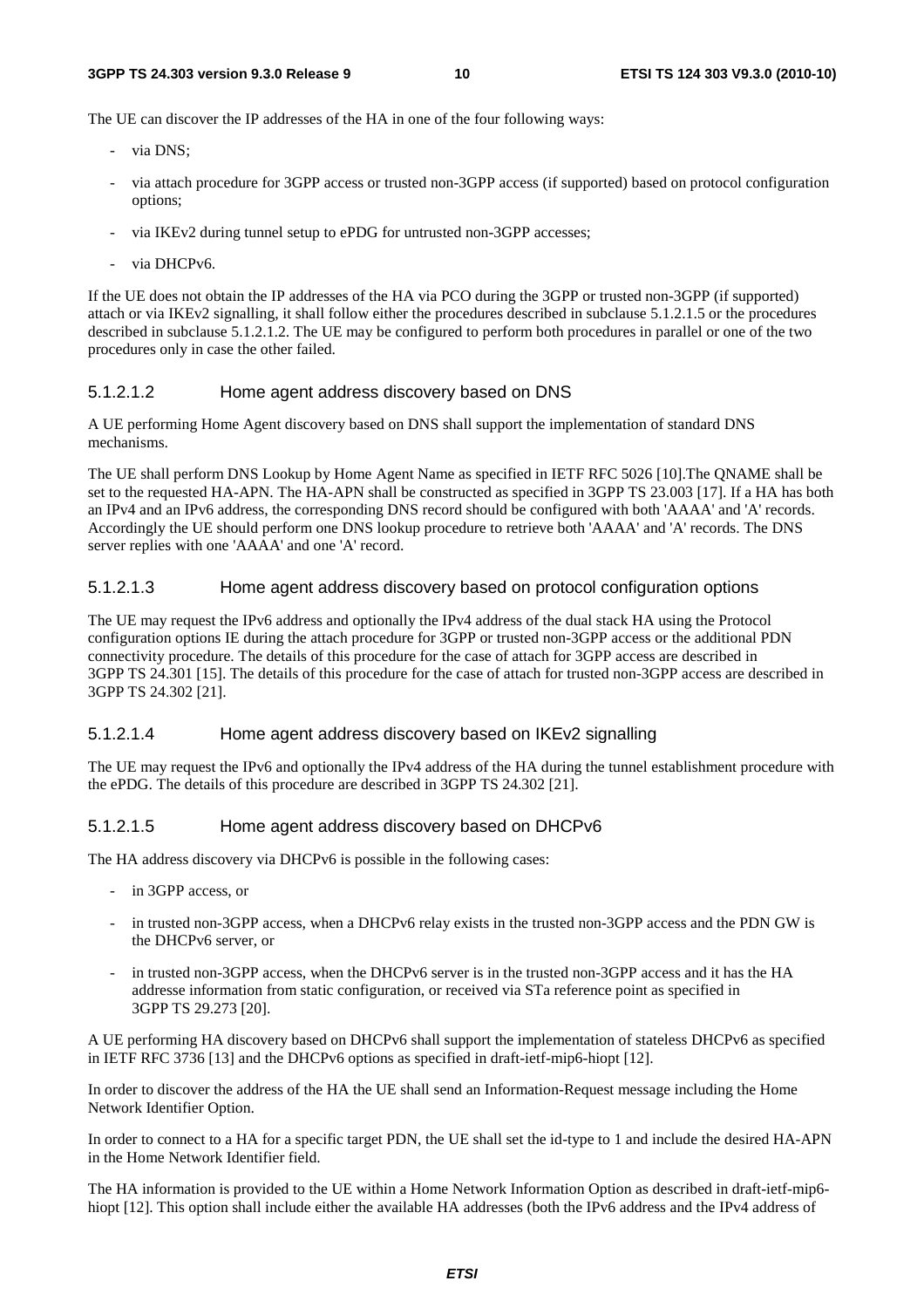the HA, if available) or the HA FQDN. In the latter case the UE shall perform a DNS Lookup by Home Agent Name as specified in IETF RFC 5026 [10]. The QNAME shall be set to the received HA FQDN.

If a HA has both an IPv4 and an IPv6 address, the corresponding DNS record should be configured with both 'AAAA' and 'A' records. Accordingly the UE should perform one DNS lookup procedure to retrieve both 'AAAA' and 'A' records. The DNS server replies with one 'AAAA' and one 'A' record.

#### 5.1.2.2 Security association establishment and IPv6 Home Network Prefix assignment

The UE shall support the IKEv2 protocol (see IETF RFC 4306 [14]) for negotiating the IPsec security association to secure DSMIPv6 signalling and shall support EAP over IKEv2 as described in IETF RFC 4306 [14] to perform authentication with an AAA server. In a case an additional authentication and authorization of the IPSec security association is needed with an external AAA server, then the additional authentication steps during the IKEv2 exchange shall be supported as specified in IETF RFC 4739 [23] and described in 3GPP TS 33.234 [24].

The UE shall support IPsec ESP (see IETF RFC 4303 [11]) in order to provide authentication of Binding Update and Binding Acknowledgement messages as specified in IETF RFC 4877 [4]. The UE shall support multiple authentication exchanges in the IKEv2 protocol as specified in IETF RFC 4739 [23] in order to support authentication with an external AAA server. The UE shall support the redirect mechanism as defined in IETF RFC 5685 [30].

The UE shall initiate the security association establishment procedure by sending the IKE\_SA\_INIT request message defined in IETF RFC 4306 [14] to the HA. The UE shall indicate support for the HA reallocation by including a REDIRECT\_SUPPORTED payload in the IKE\_SA\_INIT request as specified in IETF RFC 5685[30]. On receipt of an IKE\_SA\_INIT response, the UE shall send an IKE\_AUTH request message including the MN-NAI in the IDi payload and the Access Point Name (APN) of the target PDN the UE wants to connect to in the IDr payload. The APN shall be formatted as defined in 3GPP TS 23.003 [17]. The username part of the MN-NAI included in "IDi" payload may be an IMSI, pseudonym or re-authentication ID. The UE shall include in the IDi payload the same MN-NAI it includes in the EAP-Response/Identity within the EAP-AKA exchange.

In the very first EAP-Response/Identity within the IKEv2 exchange the UE shall include a NAI whose username is derived from IMSI. In subsequent exchanges the UE should use pseudonyms and re-authentication identities provided by the 3GPP AAA server as specified in IETF RFC 4187 [28].

NOTE: Fast re-authentication mechanism is optional, and therefore is an implementation option in the UE and operator configuration issue (i.e. it also depends on whether the AAA server sent a re-authentication ID during previous EAP authentication) whether to use it during security association establishment.

EAP-AKA over IKEv2 shall be used to authenticate UE in the IKE\_AUTH exchange, while public key signature based authentication with certificates shall be used to authenticate the HA.

During the IKEv2 exchange, the HA may trigger the UE to perform the HA reallocation procedure. If the UE receives as part of the IKE\_AUTH response message a REDIRECT payload containing the IP address of a target HA as specified in subclause 5.1.3.1, the UE shall initiate a new IKEv2 security association with the target HA. The UE shall terminate the IKEv2 security association with the initial HA by sending an IKEv2 Informational message with a DELETE payload as specified in IETF RFC 4306 [14].

During the IKEv2 exchange, the UE shall request the allocation of an IPv6 home prefix through the Configuration Payload in the IKE\_AUTH request message. Since in EPS a unique IPv6 prefix is assigned to the UE, the UE shall include a MIP6\_HOME\_PREFIX attribute in the CFG\_REQUEST payload of the IKE\_AUTH request message as described in IETF RFC 5026 [10]. In addition the UE may include the INTERNAL\_IP6\_DNS attribute in the CFG\_REQUEST as described in IETF RFC 4306 [14] to request the DNS server IPv6 address of the PLMN it is connecting to via DSMIPv6. In the same way the UE may include the INTERNAL\_IP4\_DNS attribute in the CFG\_REQUEST payload to request the IPv4 address of the DNS server.

The UE shall then auto-configure a Home Address from the IPv6 prefix received from the HA and shall run a CREATE\_CHILD\_SA exchange to create the security association for the new Home Address. In the CREATE\_CHILD\_SA exchange the UE shall include the Home Address and the appropriate selectors in the TSi (Traffic Selector-initiator) payload to negotiate the IPsec security association for protecting the Binding Update and Binding Acknowledgement messages as specified in IETF RFC 4877 [4].

If the UE knows the IPv6 Home Network Prefix of a PDN connection for which the security association is to be setup, the UE shall insert a PDN Identifier notify payload, as defined in annex B, in the IKE\_AUTH request message. The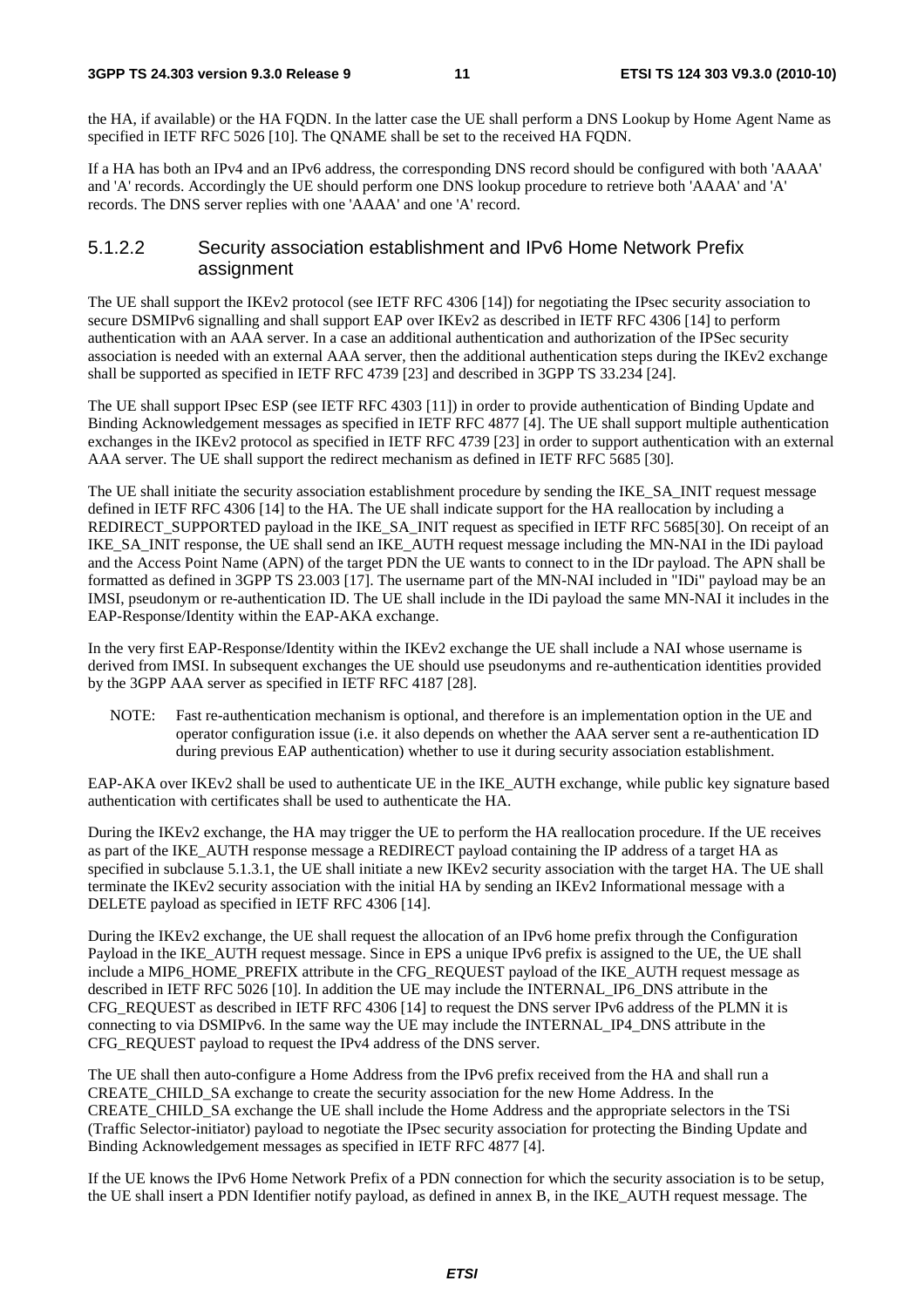PDN Identifier notify payload shall contain the IPv6 Home Network Prefix of the PDN connection for which the security association is being set up. If the UE does not know the IPv6 Home Network Prefix of the PDN connection for which the security association is to be set up, the UE shall not include the PDN Identifier notify payload in the IKE\_AUTH request message.

#### 5.1.2.3 Home Link Detection

The DSMIPv6 Home Link Detection Function is used by the UE to detect if an access interface is on the home link for a PDN connection from a DSMIPv6 perspective. The Home Link Detection function shall be performed before sending DSMIPv6 Binding Update via the same access interface.

To perform the Home Link Detection procedure, the UE shall compare the assigned Home Network Prefix for a PDN connection with the IPv6 prefix or prefixes included in the Prefix Information Option in the Router Advertisements received on the local link. The Home Network Prefix can be assigned in a 3GPP access via PCO, as specified in 3GPP TS 24.301 [15], or via IKEv2 as specified in subclause 5.1.2.2. If there is a match between the Home Network Prefix and one of the local prefixes, the UE is attached on the home link over the respective access interface and shall not send a Binding Update to the HA unless the UE currently has a valid DSMIPv6 Binding Update list entry. If the UE has a valid DSMIPv6 Binding Update list entry, the UE shall proceed to perform the action specified in subclause 5.2.2.4. If there is not any match, the UE shall proceed as specified in subclause 5.1.2.4.

NOTE: The UE does not need to run IKEv2 for home link detection if the Home Network prefix is dynamically received in a PCO Information Element.

#### 5.1.2.4 Initial binding registration and IPv4 Home Address assignment

After establishing the security association and obtaining the IPv6 Home Address, the UE shall send a Binding Update message as specified in IETF RFC 3775 [6] and IETF RFC 5555 [2] in order to register its Home Address and Care-of Address at the HA, if it detects it is in the foreign network.

If both IPv4 and IPv6 Care-of Address are received at the foreign network, the UE shall first attempt to use the IPv6 Care-of Address for its binding registration. The UE shall not register both IPv4 and IPv6 Care-of Address to its HA.

If IPv6 Care-of Address is used for initial binding registration, the UE shall send the Binding Update message to the IPv6 address of the HA. In this Binding Update message the H (home registration) and A (acknowledge) bits shall be set. If the UE needs an IPv4 Home Address, the UE shall include the 0.0.0.0 address in the IPv4 Home Address option to request a dynamic IPv4 Home Address.

When IPv6 Care-of Address is used for initial binding registration, the Alternate Care-of Address option shall be used by the UE to carry the Care-of Address inside a Mobility Header which is protected by ESP. If this option is present, the address included in this option is the same address present in the source address of the IPv6 packet.

If IPv4 Care-of Address is used for initial binding registration, the UE shall send the Binding Update as follows (see IETF RFC 5555 [2]):

- The IPv6 packet, with the IPv6 Home Address as the Source Address field of the IPv6 header, shall be encapsulated in UDP.
- The UE shall include the IPv4 Care-of Address as the Source Address field of the IPv4 header and the HA IPv4 address as the Destination Address field of the IPv4 header.
- The UE shall include the IPv4 Care-of Address option containing the IPv4 Care-of Address.
- The UE shall set the H (home registration) and A (acknowledge) flags.
- The UE shall set the F (UDP encapsulation required) flag to 0.
- The UE shall set the R (Mobile Router Flag) flag to 1.
- If the UE needs an IPv4 Home Address, the UE shall include an IPv4 Home Address option with the 0.0.0.0 address in the Binding Update message, as defined in IETF RFC 5555 [2].

When the UE receives the Binding Acknowledgement from the HA, it shall validate it based on the rules described in IETF RFC 3775 [6] and IETF RFC 5555 [2]. If the Binding Acknowledgement contains the successful status code 0 ("Binding Update Accepted"), the UE shall create an entry for the registered Home Address in its Binding Update List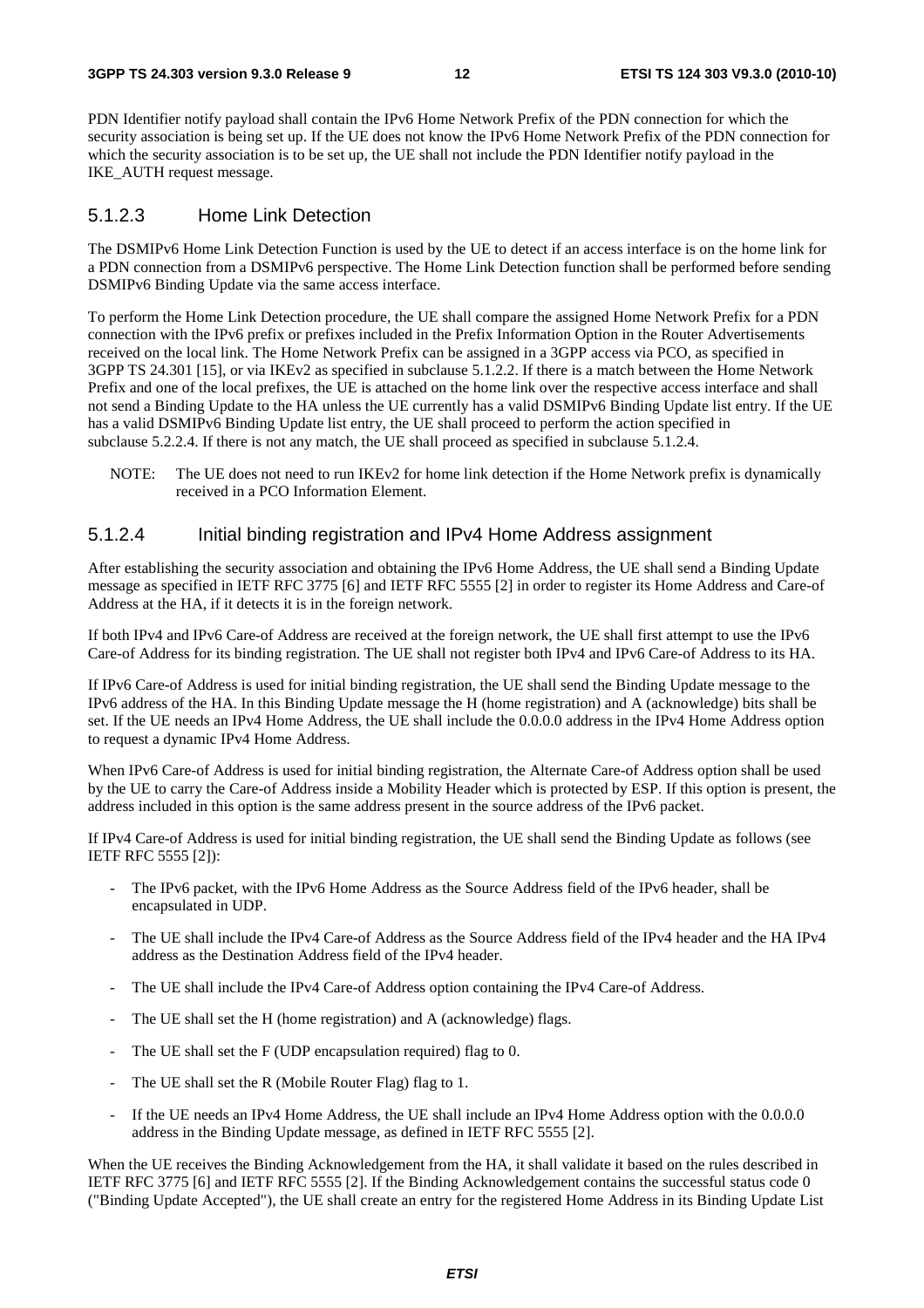and may start sending packets containing its IPv6 Home Address or other IPv6 addresses auto-configured from the assigned home network prefix.

If the Binding Acknowledgement contains a value of 128, the UE may re-send the BU as specified in IETF RFC 3775 [6]. If the Binding Acknowledgement contains a value from 129 to 133 as specified in IETF RFC 3775 [6] or a value from 140 to 143 as specified in IETF RFC 3963 [29], the UE shall not send the BU to the HA and should discover another HA.

If the Binding Acknowledgment contains an IPv4 Address Acknowledgement option with status code value from 0 to 127 (indicating success), the UE shall create two entries in its Binding Update List, one for the IPv6 Home Address and another for the IPv4 Home Address. If the Binding Acknowledgement contains an IPv4 Address Acknowledgment option with status code indicating error (i.e. 128 or higher), the UE shall create an entry only for the IPv6 HoA in its binding update list. Moreover, if the status code is 129 ("Administratively prohibited") or 132 ("Dynamic IPv4 home address assignment not available"), the UE shall not re-send the Binding Update and it shall use only the IPv6 HoA. If the Binding Acknowledgement contains an IPv4 Address Acknowledgement option with status 128 ("Failure, reason unspecified"), 130 ("Incorrect IPv4 home address"), 131 ("Invalid IPv4 address") or 133 ("Prefix allocation unauthorized") it shall re-send the Binding Update including the 0.0.0.0 address in the IPv4 Home Address option. If the Binding Acknowledgement does not contain an IPv4 Address Acknowledgment option, the UE shall create an entry only for the IPv6 HoA in its binding update list.

NOTE: The value to be used to identify the IPv4 address acknowledgement option in the mobility header is 30;

The UE may then send data traffic either with the IPv6 Home Address or with the IPv4 Home Address. If the UE is located on an IP6-enabled link, it shall send IPv6 packets as described in IETF RFC 3775 [6]; IPv4 traffic shall be encapsulated in IPv6 packets as described in IETF RFC 5555 [2]. If the UE is located on an IPv4-only link and the Binding Acknowledgement contains the NAT detection option with the F flag set, the UE shall send IPv6 and IPv4 packets following the vanilla UDP encapsulation rules specified in IETF RFC 5555 [2]. Otherwise the UE shall send IPv6 and IPv4 packets encapsulated in IPv4 as specified in IETF RFC 5555 [2].

Once the DSMIPv6 tunnel is established, the UE may build a DHCPv4 or DHCPv6 message as described in IETF RFC 4039 [26] or IETF RFC 3736 [13] respectively and send it via the DSMIPv6 tunnel as described in IETF RFC 3775 [6] in order to retrieve additional parameters, e.g. Vendor-specific options.

#### 5.1.3 HA procedures

#### 5.1.3.1 Security association establishment and IPv6 Home Network Prefix assignment

The HA shall support the IKEv2 protocol (see IETF RFC 4306 [14]) for negotiating the IPsec security association to secure DSMIPv6 signalling and shall support EAP over IKEv2 as described in IETF RFC 4306 [14] to perform UE authentication with an AAA server. If an additional authentication and authorization of the IPSec security association were needed with an external AAA server, then the additional authentication steps during the IKEv2 exchange shall be supported as specified in IETF RFC 4739 [23] and defined in 3GPP TS 33.234 [24]. The HA shall support IPsec ESP (see IETF RFC 4303 [11]) in order to provide authentication of Binding Update and Binding Acknowledgement messages as specified in IETF RFC 4877 [4]. The HA shall support multiple authentication exchanges in the IKEv2 protocol as specified in IETF RFC 4739 [23] in order to support authentication with an external AAA server.

The HA shall complete the IKE\_SA\_INIT exchange as specified in IETF RFC 4306 [14]. The HA shall include in the IDr the same value included by the UE in the IDr payload of the request.

Upon successful authorization and authentication, the HA shall accept the security association establishment request by sending the IKE\_AUTH response message with the CFG\_REPLY payload including the IPv6 Home Network Prefix allocated to the UE in the MIP6\_HOME\_PREFIX attribute. This prefix information shall include the prefix length as specified in IETF RFC 5026 [10]. If the UE included the INTERNAL IP6 DNS or the INTERNAL IP4 DNS in the CFG\_REQUEST payload, the HA shall include the same attribute in the CFG\_REPLY payload including zero or more DNS server addresses as specified in IETF RFC 4306 [14].

If the UE included a PDN Identifier notify payload within the IKE\_AUTH request message, the HA may apply the following procedure :

1) Process the PDN Identifier notify payload according to IETF RFC 4306 [14]; and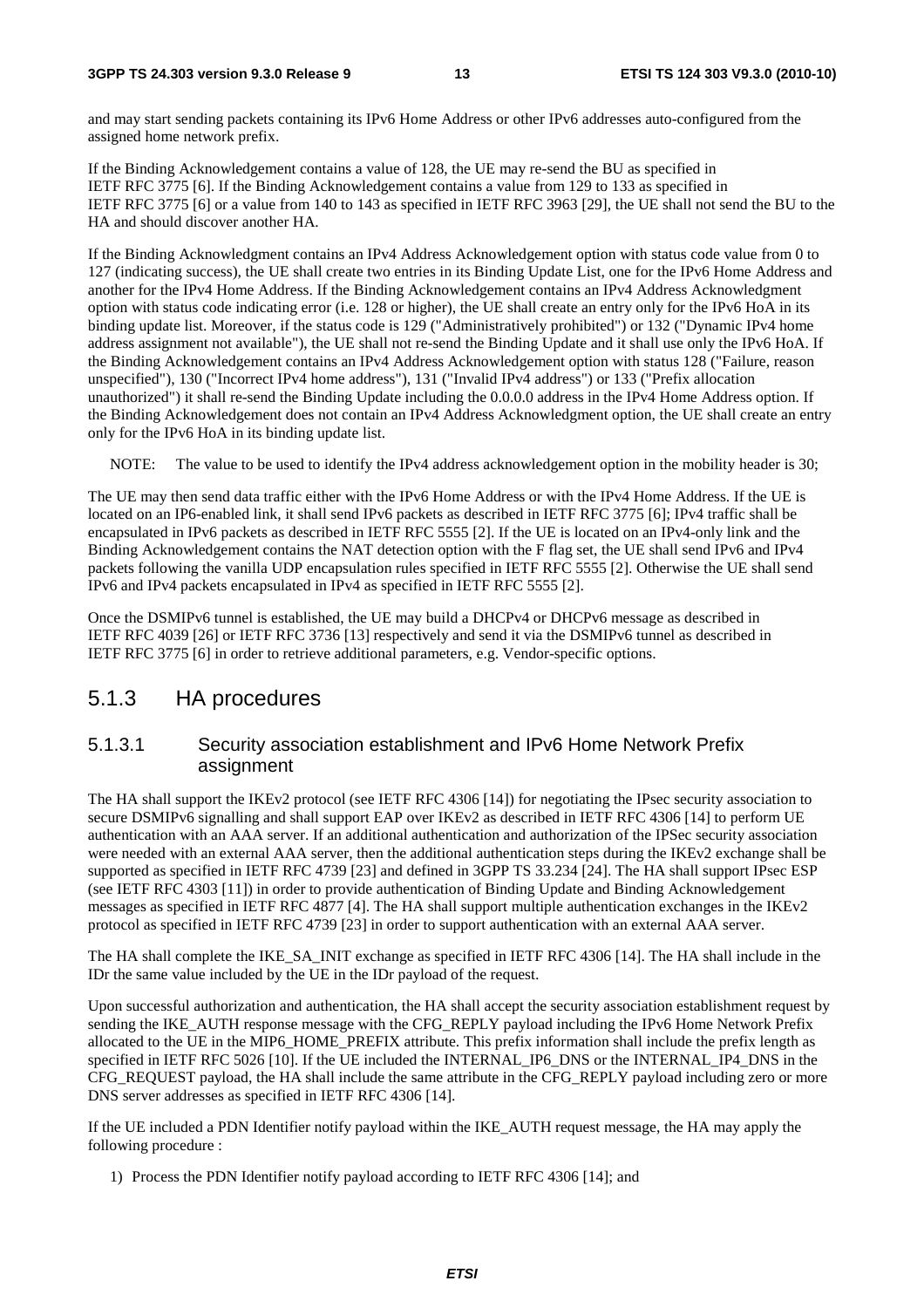- 2) Use the IPv6 prefix contained in the payload to identify the PDN connection for which the security association is being set up and
	- if the HA is able to identify the PDN connection for which the security association is being set up, the HA shall insert the proper IPv6 Home Network Prefix in the MIP6\_HOME\_PREFIX attribute in the CFG\_REPLY payload; or
	- if the HA is not able to identify the PDN connection for which the security association is being set up, the HA shall ignore the content of the received PDN Identifier notify payload and allocate an IPv6 Home Network Prefix as described below.

When allocating an IPv6 Home Network Prefix, the HA shall apply one of the following procedures:

- If the IKEv2 message is received over an existing PDN connection, the assigned IPv6 network prefix of the PDN connection shall be sent to the UE as IPv6 Home Network Prefix in the MIP6\_HOME\_PREFIX attribute; or,
- If the IKEv2 message is not received over an existing PDN connection, and the UE has an existing PDN connection which has no IPSec security association established, the assigned IPv6 network prefix of the PDN connection shall be sent to the UE as IPv6 Home Network Prefix in the MIP6\_HOME\_PREFIX attribute; or,
- If the IKEv2 message is not received over an existing PDN connection, and the UE does not have an existing PDN connection which has no IPSec security association established, a new IPv6 network prefix shall be allocated and sent to the UE as IPv6 Home Network Prefix in the MIP6\_HOME\_PREFIX attribute.

If the 3GPP AAA server triggers the HA to perform a HA reallocation procedure as specified in 3GPP TS 33.402 [18], the HA learns the IP address of the target HA as specified in 3GPP TS 29.273 [20]. The HA shall provide to the UE the target HA IP address in the REDIRECT payload during IKE\_AUTH exchange as specified in 3GPP TS 33.402 [18]. The encoding of the REDIRECT payload in the IKE\_AUTH response message is specified in IETF RFC 5685 [30]. The HA shall not assign an IPv6 prefix to the UE in the IKE\_AUTH exchange. The HA shall remove the states of the IKEv2 security association with the UE after receiving an IKEv2 Informational message with a DELETE payload from the UE.

#### 5.1.3.2 Initial binding registration and IPv4 Home Address assignment

When the HA receives a Binding Update message from the UE, it shall validate it as described in IETF RFC 3775 [6] and in IETF RFC 5555 [2]. If the Alternate Care-of Address option is present, the HA shall verify the correctness of the Alternate Care-of Address option. If the Care-of Address specified in the Alternate Care-of Address option and in the Source Address field of the IPv6 header of the Binding Update packet are different, the HA shall reject the request by returning a Binding Acknowledgement with status code 128. If the HA accepts the Binding Update message, it shall create a new entry in its binding cache for UE, marking it as a home registration. The lifetime of this binding cache entry is set based on operator's policies. The HA shall not perform a Duplicate Address Detection on the IPv6 Home Address of the UE because of the uniqueness of the IPv6 prefix assigned by the HA to the UE. Then the HA shall send a Binding Acknowledgement with R bit set to "1" as specified in IETF RFC 3775 [6] and IETF RFC 3963 [29]. The HA may include the Binding Refresh Advice mobility option following rules defined in IETF RFC 3775 [6] to indicate the remaining time until the UE should send a new home binding update.

If the Binding Update contains an IPv4 Home Address option with the 0.0.0.0 IPv4 address, the HA shall assign an IPv4 Home Address to the UE, including an IPv4 Address Acknowledgement option in the Binding Acknowledgement message, as specified in IETF RFC 5555 [2]. If no IPv4 addresses are available at the HA, the HA shall send a Binding Acknowledgement with status code 132 in the IPv4 address acknowledgement option.

If in the received Binding Update the IPv4 Care-of Address in the IPv4 Care-of Address option is not the same as the IPv4 address in the Source Address in the outer IPv4 header then a NAT was in the path. This information shall be included in the Binding Acknowledgement within a NAT Detection option with the F flag set and the Binding Acknowledgement shall be encapsulated based on the vanilla UDP encapsulation specified in IETF RFC 5555 [2].

If a NAT was not detected, the HA shall send the Binding Acknowledgement without any UDP encapsulation; the message shall be encapsulated in an IPv4 header if the Care-of Address is IPv4 or in an IPv6 header if the Care-of Address is IPv6 as specified in IETF RFC 5555 [2].

If the binding update is accepted for both IPv4 and IPv6 home addresses, the HA creates two bindings, one for each home address as specified in IETF RFC 5555 [2]. The HA shall link the IPv4 home address binding to the IPv6 home address binding.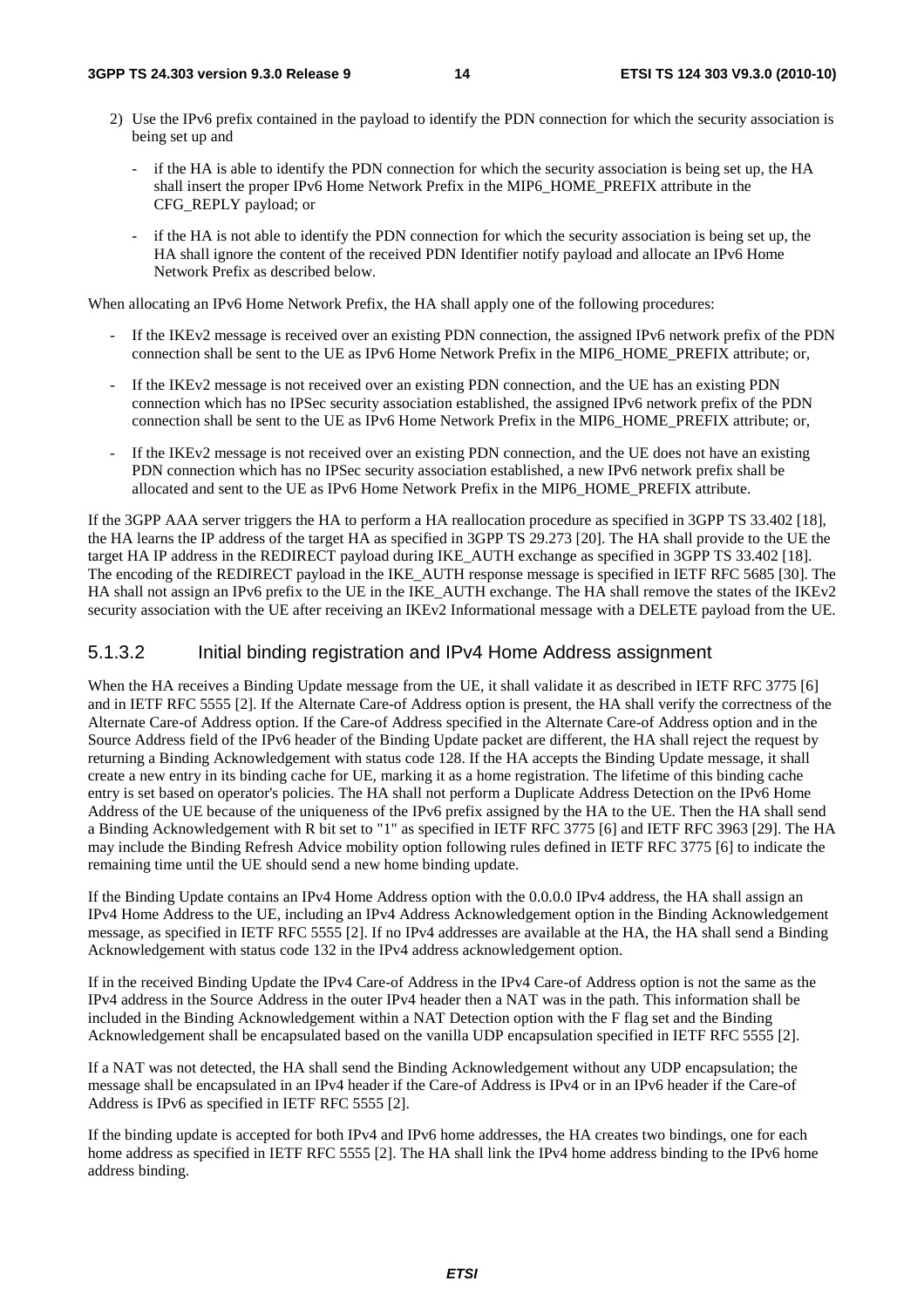NOTE: How the linkage between the two bindings (e.g. separate or single binding cache entry) is performed is implementation specific.

When the binding cache entry is created for the UE, the HA shall tunnel all packets destined to the IPv6 Home Address, the home network prefix and all packets destined to the IPv4 Home Address (if present) to the UE's Care-of Address. If a NAT was detected, packets shall be encapsulated in UDP and IPv4 based on vanilla UDP encapsulation specified in IETF RFC 5555 [2]. If the Care-of Address is an IPv6 address, IPv4 and IPv6 packets shall be encapsulated in an IPv6 header as specified in IETF RFC 3775 [6] and in IETF RFC 5555 [2]; otherwise, if the Care-of Address is an IPv4 address, IPv4 and IPv6 packets shall be encapsulated in an IPv4 header as specified in IETF RFC 3775 [6] and in IETF RFC 5555 [2].

#### 5.1.3.3 Binding Error message

When the HA receives a Binding Update and detects an unrecognized Mobility Header, the HA shall send a Binding Error message with status value 2 "Unrecognized MH Type value" as specified in IETF draft-ietf-mext-rfc3775bis[27]. The HA shall include the Home address that was contained in the Home Address destination option.

If NAT was not detected, the HA shall send the Binding Error without any UDP encapsulation; the message shall be encapsulated in an IPv4 header if the Care-of Address is IPv4 or in an IPv6 header if the Care-of Address is IPv6 in the same manner as the Binding Acknowledgement encapsulation specified in IETF RFC 5555 [2].

If NAT was detected, the HA shall send the Binding Error encapsulated in UDP and IPv4 based on vanilla UDP encapsulation specified in IETF RFC 5555 [2].

### 5.2 Dual-Stack Mobile IPv6 handover

#### 5.2.1 General

The DSMIPv6 handover procedure is performed by the UE to update its Care-of Address at the HA after a movement between two different accesses which implies a change of the local IP address (e.g. a movement from a 3GPP to a non-3GPP access). When this procedure takes place, the UE has already a valid registration at the HA, which implies that the HA has an entry in its binding cache for that UE and a security association to secure DSMIPv6 signalling is in place between the UE and the HA.

The procedure involves performing the Home Link Detection, setup a security association with the HA if there is no security association existing, and the exchange of a Binding Update and a Binding Acknowledgement between the UE and the HA. For the handover procedure, at the previous access the UE shall already perform discovery of the HA address, and may set up a security association with it, as these steps are part of the initial attach procedure described in subclause 5.1.2.

There are different handover scenarios:

- handover from home link to a foreign link;
- handover from a foreign link to another foreign link; and
- handover from a foreign link to a home link.

#### 5.2.2 UE procedures

#### 5.2.2.1 General

Following a change of access, the UE configures an IP address on the target access system. The details of IP address configuration can be access specific. The handling of the received Binding Acknowledgement is the same as specified in subclause 5.1.2.4.

#### 5.2.2.2 Handover from home link to a foreign link

If the access network supports IPv6, as soon as the UE has received via a Router Advertisement at least an IPv6 prefix which is not present in its Prefix List, the UE shall perform the Home Link detection as specified in subclause 5.1.2.3.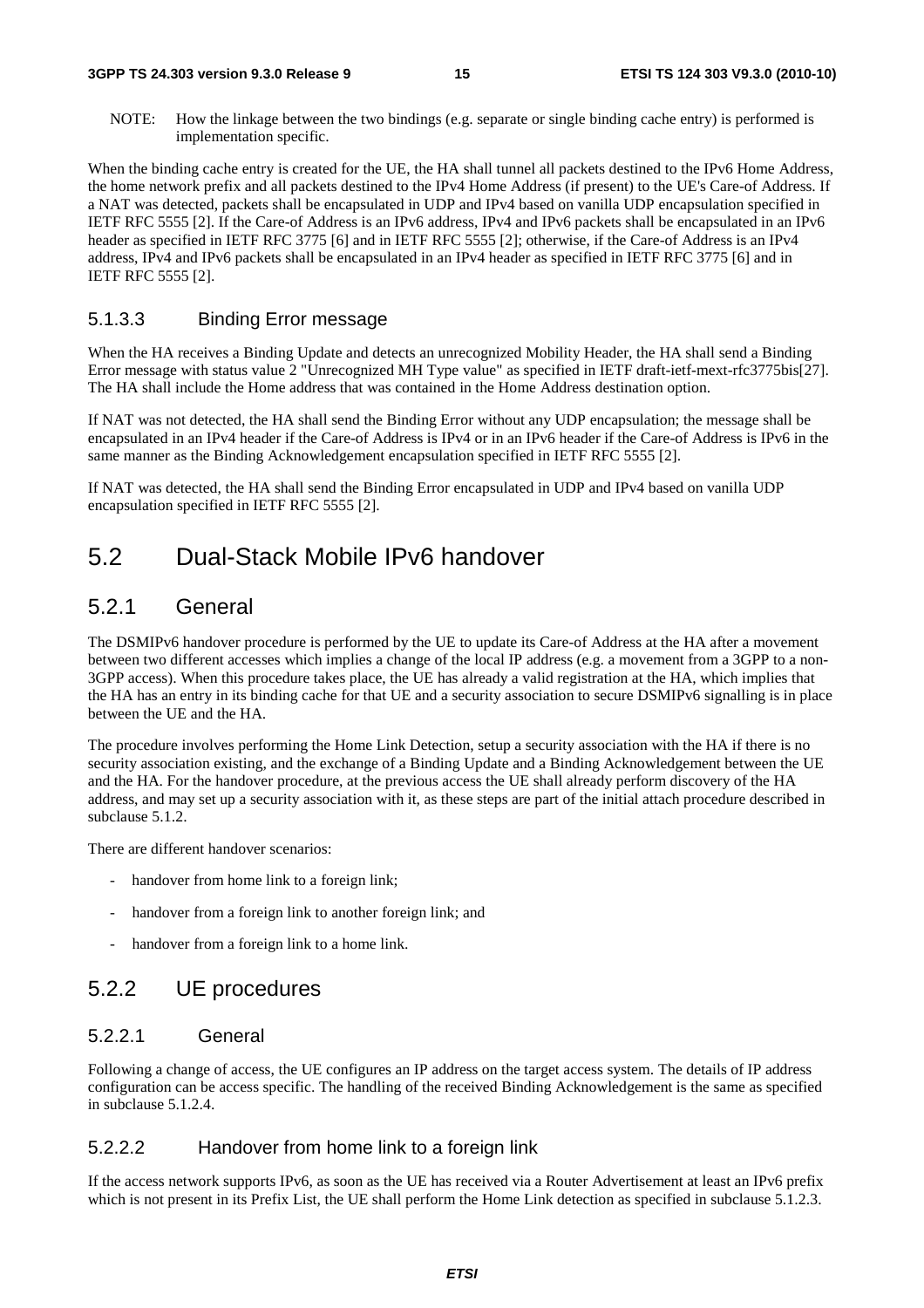If the UE detects that it is moving from home link to foreign link, and if there is no security association existing with the HA, the UE shall perform the Security association establishment and Home Address assignment procedure with the HA as specified in subclause 5.1.2.2.

Then the UE shall perform the initial binding registration and IPv4 Home Address assignment as specified in subclause 5.1.2.4. In order to maintain IP address preservation for the IPv4 address used in the home link, the UE shall include the IPv4 address used on the home link in an IPv4 Home Address option in the same Binding Update message.

If the UE does not have an IPv4 Home Address but wants to configure one, the UE shall include the IPv4 Home Address option with the 0.0.0.0 address as specified in subclause 5.1.2.4.

If the access network supports only IPv4, as soon as the UE has configured an IPv4 Care-of Address, the UE shall send a Binding Update tunnelled in UDP as specified in IETF RFC 5555 [2]. The UE shall set the F flag to "0". The UE shall set the R flag to "1".

Independent of an IPv6 or IPv4 access network the UE shall set the Key Management Capability (K) bit in the Binding Update message.

If the UE receives, as response to an outstanding binding registration, a binding acknowledgment having a status code equal to 135 ("Sequence number out of window") and a sequence number different from the one used in the outstanding binding registration, the UE shall accept the binding acknowledgment and process it as specified in IETF RFC 3775 [6].

#### 5.2.2.3 Handover from a foreign link to another foreign link

If the access network supports IPv6, as soon as the UE has received via a Router Advertisement at least an IPv6 prefix which is not present in its Prefix List, the UE shall perform the Home Link detection as specified in subclause 5.1.2.3.

If the UE detects it is not attached to the home link, the UE shall send a Binding Update to the HA including the newly configured IP address as the Care-of Address in the Source IP address of the packet and optionally in the Alternate Care-of Address Option [6]. The UE build the Binding Update message as specified in IETF RFC 3775 [6].

If the UE has been assigned also an IPv4 Home Address and wants to update also the binding for it, the UE shall include the IPv4 Home Address option including the assigned IPv4 Home Address in the same Binding Update message.

If the UE has been assigned also an IPv4 Home Address and wants to release it, the UE shall not include any IPv4 Home Address option in the same Binding Update.

If the UE does not have an IPv4 Home Address but wants to configure one, the UE shall include the IPv4 Home Address option with the 0.0.0.0 address as specified in subclause 5.1.2.4.

If the access network supports only IPv4, as soon as the UE has configured an IPv4 Care-of Address which is different from the previous Care-of Address, the UE shall send a Binding Update tunnelled in UDP as specified in IETF RFC 5555 [2]. The UE shall set the F flag to "0". The UE shall set the R flag to "1".

Independent of an IPv6 or IPv4 access network the UE shall set the Key Management Capability (K) bit in the Binding Update message.

#### 5.2.2.4 Handover from a foreign link to a home link

If the access network supports IPv6, as soon as the UE has received via a Router Advertisement message at least an IPv6 prefix which is not present in its Prefix List, the UE shall perform the Home Link detection as specified in subclause 5.1.2.3 to detect if the UE is attaching to the home link. If the UE detects it is attached to the home link and there is a valid DSMIPv6 Binding Update list entry at the UE, the UE shall send a Binding Update with the Lifetime field set to "0" in order to remove the binding at the HA, as specified in IETF RFC 3775 [6]. If an IPv4 home address was assigned to the UE, as an optimization the UE may not include the IPv4 home address option as the binding for the IPv4 home address will be removed by the HA. Independent of an IPv6 or IPv4 access network the UE shall set the Key Management Capability (K) bit in the de-registration Binding Update message. The UE may preserve the IKEv2 session in order to avoid re-establishing the session when the next handover occurs. If there is not a safe assumption that the UE will remain in the home link (e.g. switching off the non-3GPP radio interface in case of a dual radio terminal), the UE should preserve the IKEv2 session.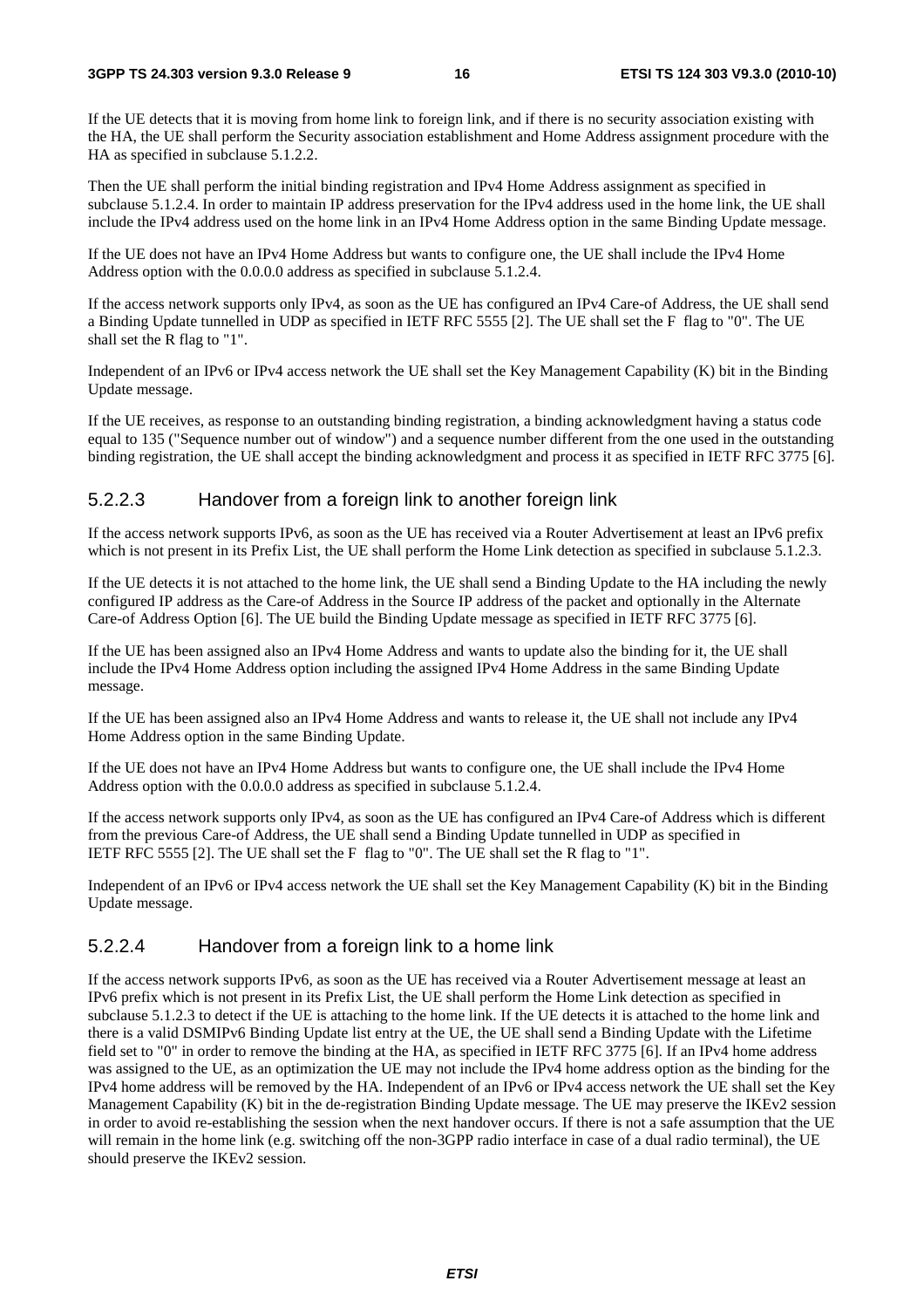#### **3GPP TS 24.303 version 9.3.0 Release 9 17 ETSI TS 124 303 V9.3.0 (2010-10)**

If the UE receives a Binding Revocation Indication message from the HA while there is an outstanding unacknowledged Binding Update with Lifetime field set to "0" message, the UE need not send a Binding Revocation Acknowledgement as specified in subclause 5.4.2.1.

#### 5.2.3 HA procedures

#### 5.2.3.1 Handover from home link to a foreign link

In case of UE handover from home link to foreign link, the HA shall support the initial registrstion procedure as specified in subclause 5.1.3.

The error codes used in the Binding Acknowledgement are the same as specified in subclause 5.1.3.2.

#### 5.2.3.2 Handover from a foreign link to another foreign link

When the HA receives a Binding Update from the UE, the HA shall validate it as described in IETF RFC 3775 [6] and in IETF RFC 5555 [2]. If the validation is successful, the HA shall update the binding cache entry related to the Home Address included in the Binding Update.

If the Binding Update is an IPv6 packet, with the Alternate Care-of Address option present, the HA shall verify the correctness of the Alternate Care-of Address option. If the Care-of Address specified in the Alternate Care-of Address option and in the Source Address field of the IPv6 header of the Binding Update packet are different, the HA shall reject the request by returning a Binding Acknowledgement with status code 128. If the option is valid, the HA shall update the binding cache entry with the Care-of Address in the Source Address of the IPv6 header.

If the Binding Update outer header is an IPv4 header and the IPv4 Care-of Address in the IPv4 Care-of Address option is the same as the IPv4 address in the Source Address in the outer IPv4 header, the HA shall update the binding cache entry with the Care-of Address in the IPv4 Care-of Address option and shall send a Binding Acknowledgment encapsulated in IPv4 as specified in IETF RFC 5555 [2].

If in the received Binding Update the IPv4 Care-of Address in the IPv4 Care-of Address option is not the same as the IPv4 address in the Source Address in the outer IPv4 header then a NAT was in the path. This information shall be included in the Binding Acknowledgement within a NAT Detection option with the F bit set. The Binding Acknowledgment shall be encapsulated in UDP and the binding cache updated as specified in IETF RFC 5555 [2].

If the Binding Update contains an IPv4 Home Address option with an IPv4 Home Address previously assigned, the HA shall update also the binding cache entry related to the IPv4 Home Address to the UE. If the Binding Update contains no IPv4 Home Address option, the HA shall remove the binding cache entry related to the IPv4 Home Address of the UE if present.

If the Binding Update contains an IPv4 Home Address option with the 0.0.0.0 IPv4 address, the HA shall assign an IPv4 Home Address to the UE, including an IPv4 Address Acknowledgement option in the Binding Acknowledgement message.

The error codes used in the Binding Acknowledgement are the same as specified in subclause 5.1.3.2.

If the Key Management Mobility Capability (K) bit is set in the Binding Update and the HA supports the feature, the HA updates its IKEv2 security associations to include the UE"s Care-of Address as the peer address and the Binding Acknowledgement is returned with the K bit set.

The HA shall set the R bit to "1" in the Binding Acknowledgement.

#### 5.2.3.3 Handover from a foreign link to a home link

When a UE hands over from a foreign link to its home link, a network based mobility protocol (PMIPv6 or GTP) in the home link creates a binding cache entry for the UE. The DSMIPv6 binding cache entry that was created by the UE on the foreign link shall not be overwritten. The downlink UE packets shall be processed by the HA based on the DSMIPv6 binding cache entry before the DSMIPv6 binding cache entry is removed.

The DSMIPv6 binding cache entry shall be removed when a Binding Update with lifetime field set to "0" is received by the HA from the UE. The HA shall process the message as per IETF RFC 5555 [2] and IETF RFC 3775 [6], removing the associated binding cache entry and sending the Binding Acknowledge message with the Status field set to "0"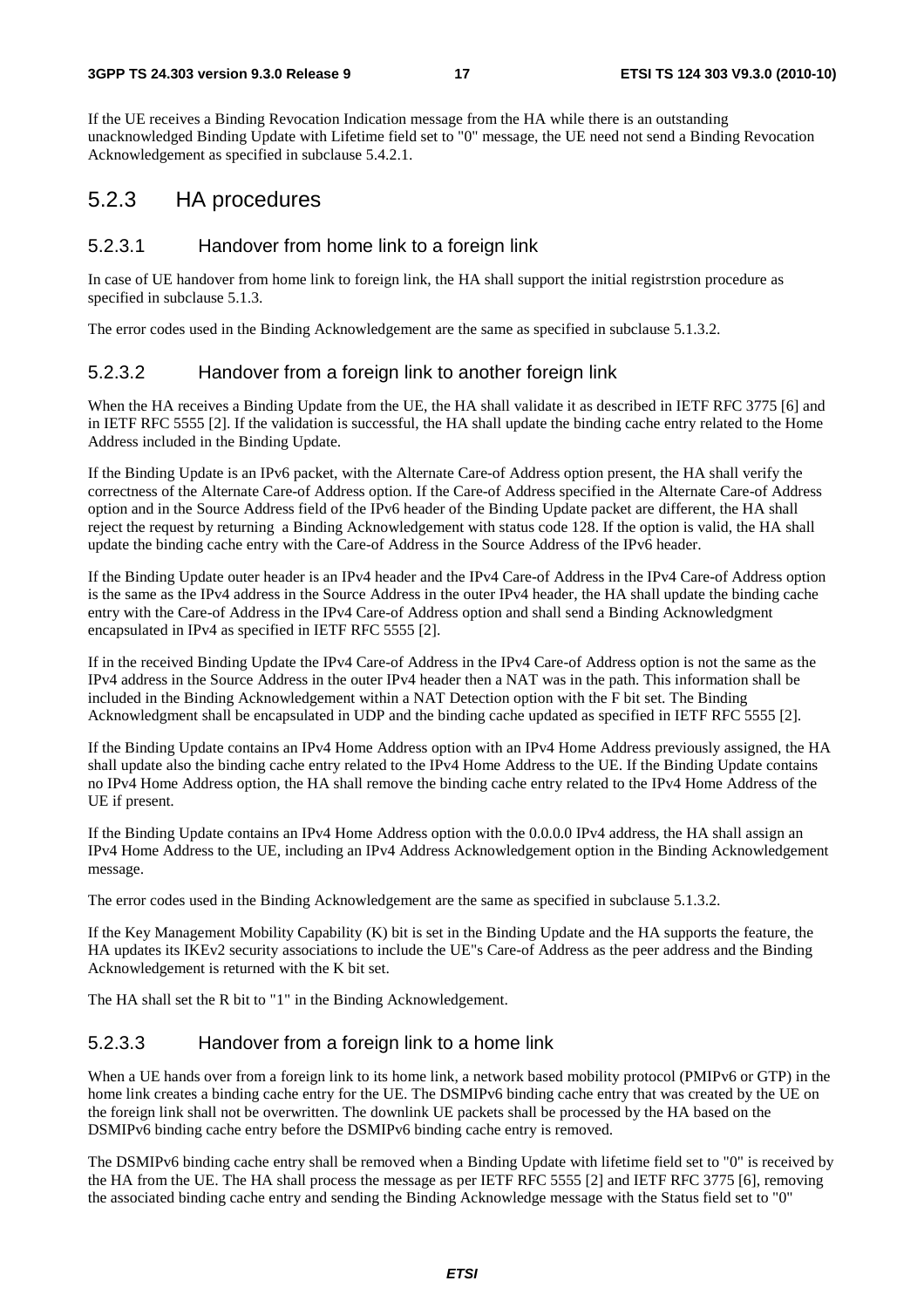(Binding Update accepted). If an IPv4 home address was assigned to the UE, the HA shall also remove the binding for the IPv4 home address tied to the IPv6 home address included in the Binding Update.

If the HA decides to remove the DSMIPv6 binding cache entry of the UE, prior to receiving a binding update with lifetime set to "0" from the UE , the HA shall send a Binding Revocation Indication message as specified in subclause 5.4.3.1.

NOTE: As described above, if the HA receives a Binding Update with Lifetime field set to "0", the HA removes the associated binding cache entry, but additionally the HA can store some data of the binding cache entry for a certain time in order to allow the HA to identify a delayed Binding Update registration message arriving at the HA after the Binding Update de-registration.

### 5.3 Dual Stack Mobile IPv6 Re-Registration

#### 5.3.1 General

The DSMIPv6 Re-Registration procedure can occur at any time when the UE is already registered at the HA. The procedure is initiated by the UE when it wishes to extend the lifetime of an existing registration, e.g. in case the lifetime is expiring. The procedure can also be initiated by the UE when it wishes to request an IPv4 home address or to release the IPv4 binding while maintaining the IPv6 binding. The procedure may also be initiated by the UE as a mechanism to refresh the NAT bindings in order to be reachable from the HA.

NOTE: The usage of BU messages for keepalive purposes can have impacts to the battery life of the UE. The UE can be configured to rate limiting or avoid NAT keepalive as specified in IETF RFC 5555 [2].

### 5.3.2 UE procedures

As specified in IETF RFC 3775 [6], if the UE wants to extend the validity of an existing binding at the HA, the UE shall send a new Binding Update to the HA before the expiration of the lifetime indicated in the received Binding Acknowledgement, even if it is not changing its primary Care-of Address. This Binding Update is usually referred as periodic Binding Update.

The UE shall follow the rules described in IETF RC 3775 [6], IETF RFC 5555 [2] and in subclause 5.1.2.4 to send a periodic Binding Update and handle the associated Binding Acknowledgement. As the UE has not performed any handover, the UE shall confirm the already registered Care of Address and shall indicate the desired lifetime value. In a periodic Binding Update the UE may request an IPv4 Home Address.

If a NAT was detected and the UE is not exchanging data traffic, the UE may send a re-registration Binding Update in order to refresh the NAT binding. The Binding Update shall be sent with the interval contained in the Refresh Time field of the NAT detection option received when the NAT was detected. If the Refresh Time field was set to all 1s, the UE shall use the Binding Acknowledge lifetime as reference interval to send NAT keepalives Binding Updates.

The UE may also send a re-registration Binding Update with the purpose of requesting an IPv4 Home Address.

The UE may also send a re-registration Binding Update for the purpose of releasing the IPv4 Home Address previoulsy assigned. For this purpose, the UE shall follow the rules described in IETF RFC 5555 [2] sending a re-registration Binding Update containing no IPv4 Home Address option.

#### 5.3.3 HA procedures

When the HA receives a periodic Binding Update message from the UE, it shall validate it as described in IETF RFC 3775 [6], IETF RFC 5555 [2] and in subclause 5.1.3.2.

In processing a periodic Binding Update the HA shall follow the rules described in subclause 5.1.3.2. In addition if the Binding Update does not include the IPv4 home address option the HA shall remove any associated IPv4 binding cache entry and continue to maintain the IPv6 binding.

If the HA accepts the Binding Update message, it shall update the lifetime and sequence number of the existing entry in its binding cache for the Home Address. The Care-of Address is not updated as the periodic Binding Update is not used to update the Care-of Address.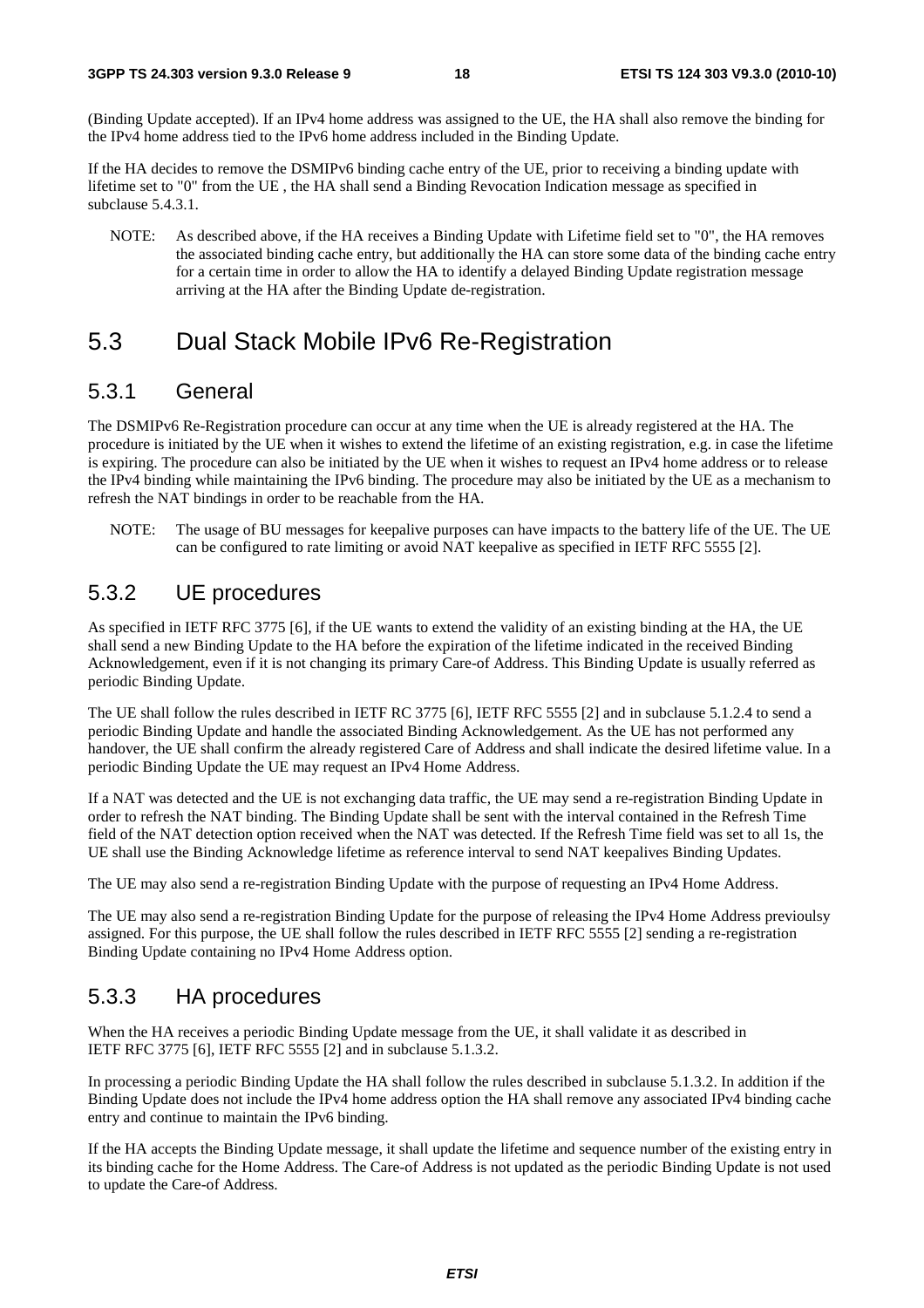# 5.4 Dual-Stack Mobile IPv6 detach

### 5.4.1 General

The DSMIPv6 detach is performed by the UE to close the DSMIPv6 session and the respective IKEv2 session or by the network to inform the UE that it does not have access to a specific PDN through DSMIPv6 any longer. After the DSMIPv6 detach procedure, the UE still has IP connectivity provided by the access network.

There are two explicit detach procedures:

- UE-initiated detach procedure: in this case the UE performs a DSMIPv6 de-registration with the HA and closes the IKEv2 session.
- HA-initiated detach procedure: in this case the HA informs the UE that the DSMIPv6 binding is no more valid. The UE shall then perform the network-initiated detach procedure.

### 5.4.2 UE procedures

#### 5.4.2.1 Network-initiated detach

Upon receiving a Binding Revocation Indication (BRI) message according to draft-ietf-mext-binding-revocation [19] from the HA, the UE first shall perform the required validity checks on the BRI according to draft-ietf-mext-bindingrevocation [19].

The UE shall send a Binding Revocation Acknowledgement (BRA) as specified in draft-ietf-mext-bindingrevocation [19]. In this message the UE shall set the status field to "Success" to reflect that it has received the BRI message. The BRA message may be tunnelled in UDP or IPv4 as specified in subclause 5.1.2.4 for Binding Update messages.

The UE then shall remove the entry identified in the BRI as deregistered from its binding update list and shall use the procedures defined in IETF RFC 4306 [14] to remove the IPsec security associations associated with the DSMIPv6 registration as described in subclause 5.4.2.2.

#### 5.4.2.2 UE-initiated detach

To detach from a specific PDN to which it is connected through a DSMIPv6 session, the UE shall send a Binding Update with the Lifetime field set to 0 as specified in IETF RFC 3775 [6].

The UE shall use the procedures defined in the IKEv2 protocol in IETF RFC 4306 [14] to remove the IPsec security associations associated with the DSMIPv6 registration. The UE shall close the security associations associated with the DSMIPv6 registration and instruct the HA to do the same by sending the INFORMATIONAL request message including a DELETE payload. The Protocol ID in the DELETE payload shall be set to "1" (IKE) to indicate that all IPsec ESP security associations that were negotiated within the IKEv2 exchange shall be deleted.

### 5.4.3 HA procedures

#### 5.4.3.1 Network-initiated detach

As soon as it receives a trigger for network-initiated detach procedure (3GPP TS 29.273 [20]) the HA shall send a Binding Revocation Indication (BRI) message according to draft-ietf-mext-binding-revocation [19] to the UE. The message shall contain the Home Address, corresponding to the PDN connection which shall be removed. The HA shall set the P (Proxy Binding) bit to 0 (Not Proxy MIPv6 binding), G bit (Global) to 0 (only the PDN Connection specified by the HoA is removed) and V bit (IPv4 HoA Binding Only) to 0 (Not to terminate the IPv4 Home Address binding only). The revocation trigger value shall be set to 1 (Unspecified). The HA shall include the UE home address in the Type 2 routing header as per draft-ietf-mext-binding-revocation [19] and shall not include any mobility option. The BRI message may be tunnelled in UDP or IPv4 as specified in subclause 5.1.3.2 for Binding Acknowledgement messages.

The HA shall follow procedures according to draft-ietf-mext-binding-revocation [19] to await the receipt of a Binding Revocation Acknowledgment (BRA) message from the UE. These procedures are based on the timer MINDelayBRIs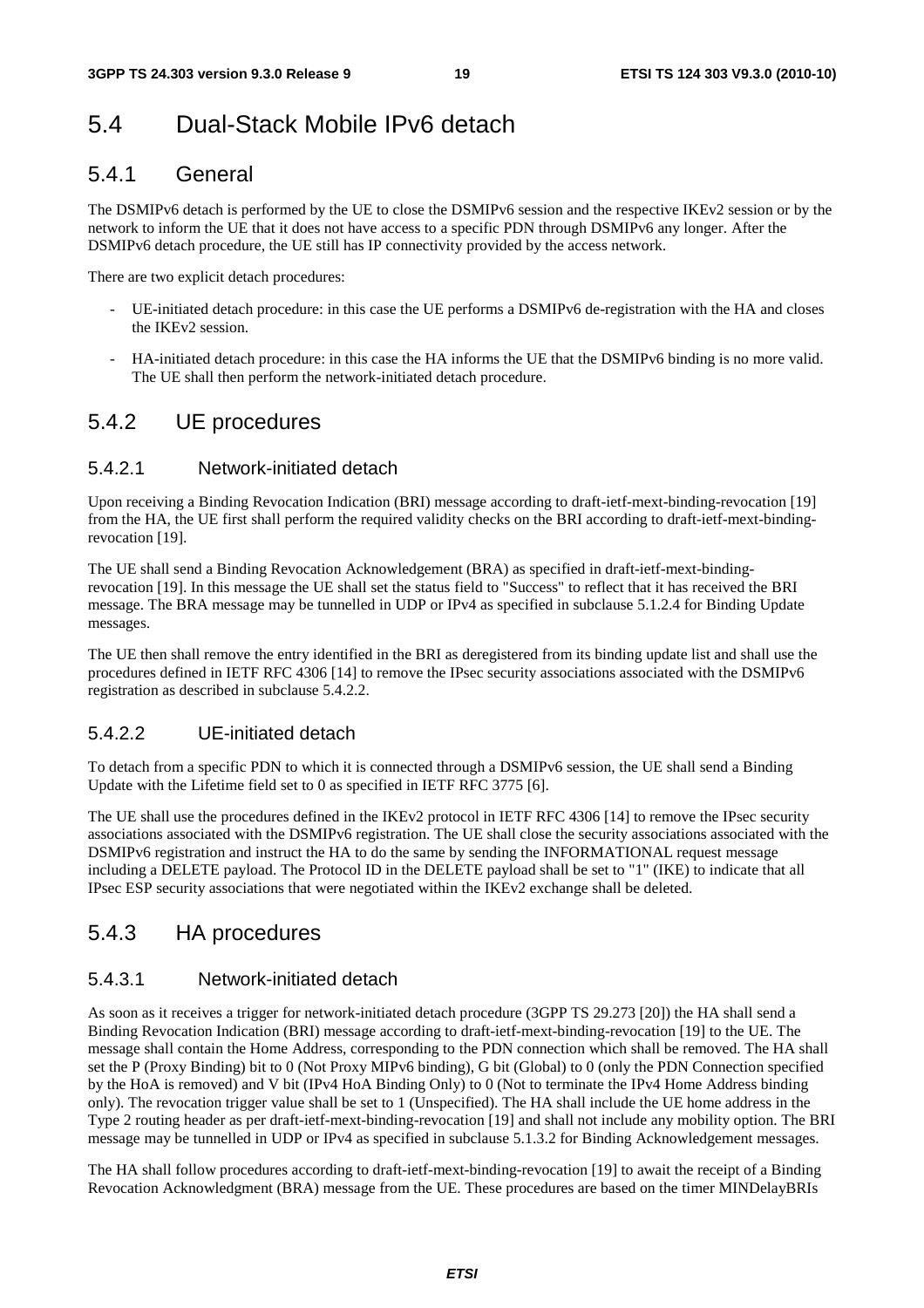defined in draft-ietf-mext-binding-revocation [19]. The HA shall not remove the entry from its binding cache before receiving the BRA.

If the HA receives a Binding Update with Lifetime set to 0 after initiating the network-initiated detach procedure, the HA should treat the BU as acknowledgement to the BRI for the purposes of completing the revocation procedures that are defined in draft-ietf-mext-binding-revocation [19]; in this case, the HA shall remove the respective entry in its binding cache, deleting the timer MINDelayBRIs and respond with a Binding Acknowledgement according to IETF RFC 5555 [2] and IETF RFC 3775 [6].

#### 5.4.3.2 UE-initiated detach

When the HA receives a Binding Update with the Lifetime field set to 0, it shall delete any existing entry for the Home Address included in the Binding Update. Then the HA shall send a Binding Acknowledgement as specified in IETF RFC 5555 [2] and IETF RFC 3775 [6].

On receipt of the INFORMATIONAL request message including a DELETE payload indicating that the UE is deleting the IPsec security associations associated with the DSMIPv6 registration, the HA shall close the IKE security association, and all IPsec ESP security associations that were negotiated within it towards the UE.

5.5 Void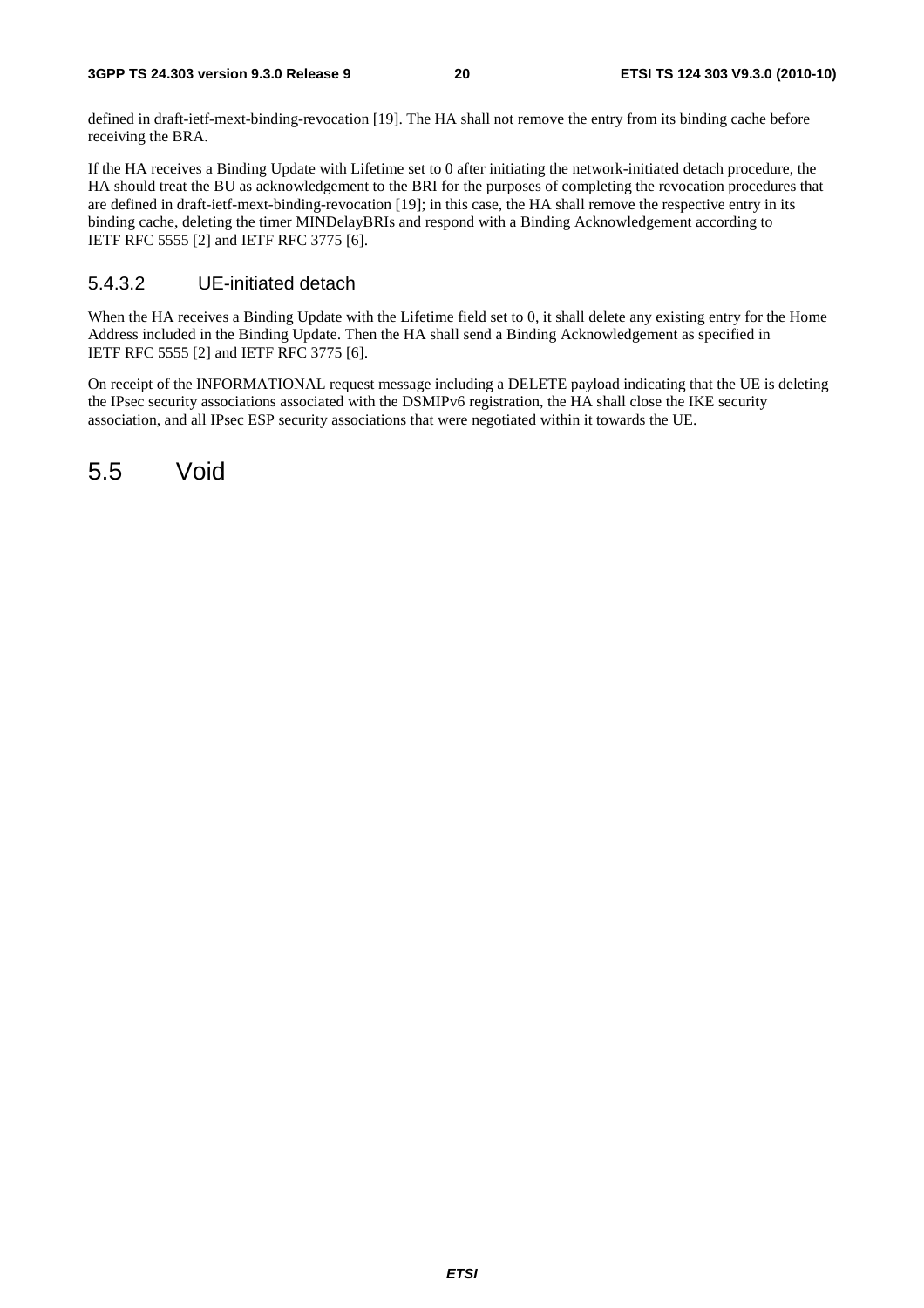# Annex A (normative): Message Details

# A.1 General

Only the message fields and the mobility options used in the DSMIPv6 procedures defined in this TS are present in this annex. Unspecified message fields and mobility options are not used by this specification.

The IP header, the home address destination option, and type 2 routing header option of the DSMIPv6 signalling messages are not included in this annex. They shall be set in the message as defined in the IETF RFC 3775 [6], IETF RFC 5555 [2] and draft-ietf-mext-binding-revocation [19].

# A.2 Initial Binding Registration

# A.2.1 Binding Update

The fields of a BU message for the DSMIPv6 Initial Binding Registration procedure are depicted in Table A.2.1-1.

The Mobility Options in a BU message for the DSMIPv6 Initial Binding Registration procedure are depicted in Table A.2.1-2.

| <b>Fields</b>                               | <b>Fields Description</b>                                                                                                                                                                 | <b>Reference</b>         |
|---------------------------------------------|-------------------------------------------------------------------------------------------------------------------------------------------------------------------------------------------|--------------------------|
| Sequence Number                             | Set to a monotonically increasing value.                                                                                                                                                  | <b>IETF RFC 3775 [6]</b> |
| Lifetime                                    | Set to the requested number of time in units of 4<br>seconds the binding shall remain valid.                                                                                              | <b>IETF RFC 3775 [6]</b> |
| Home Registration (H)                       | Set to "1" to indicate receiving node should act as this<br>node"s HA                                                                                                                     | IETF RFC 3775 [6]        |
| Link-local Address<br>Compatibility (L)     | The Link-Local Address Compatibility (L) bit is set<br>when the home address reported by the mobile node<br>has the same interface identifier as the mobile node's<br>link-local address. | IETF RFC 3775 [6]        |
| Key Management Mobility<br>Capability (K)   | Set to "1" to indicate IKEv2 SA ability to survive<br>mobility                                                                                                                            | <b>IETF RFC 3775 [6]</b> |
| Acknowledge (A)                             | Set to "1" to request an acknowledgement message.                                                                                                                                         | <b>IETF RFC 3775 [6]</b> |
| Force UDP encapsulation<br>request (F) Flag | Set to "0" to indicate no forced UDP encapsulation                                                                                                                                        | <b>IETF RFC 5555 [2]</b> |
| Mobile Router Flag (R)                      | Set to "1" to indicate home network prefix preservation IETF RFC 3963 [29]<br>for the UE.                                                                                                 |                          |

#### **Table A.2.1-1: Fields of a BU message for the DSMIPv6 Initial Binding Registration procedure**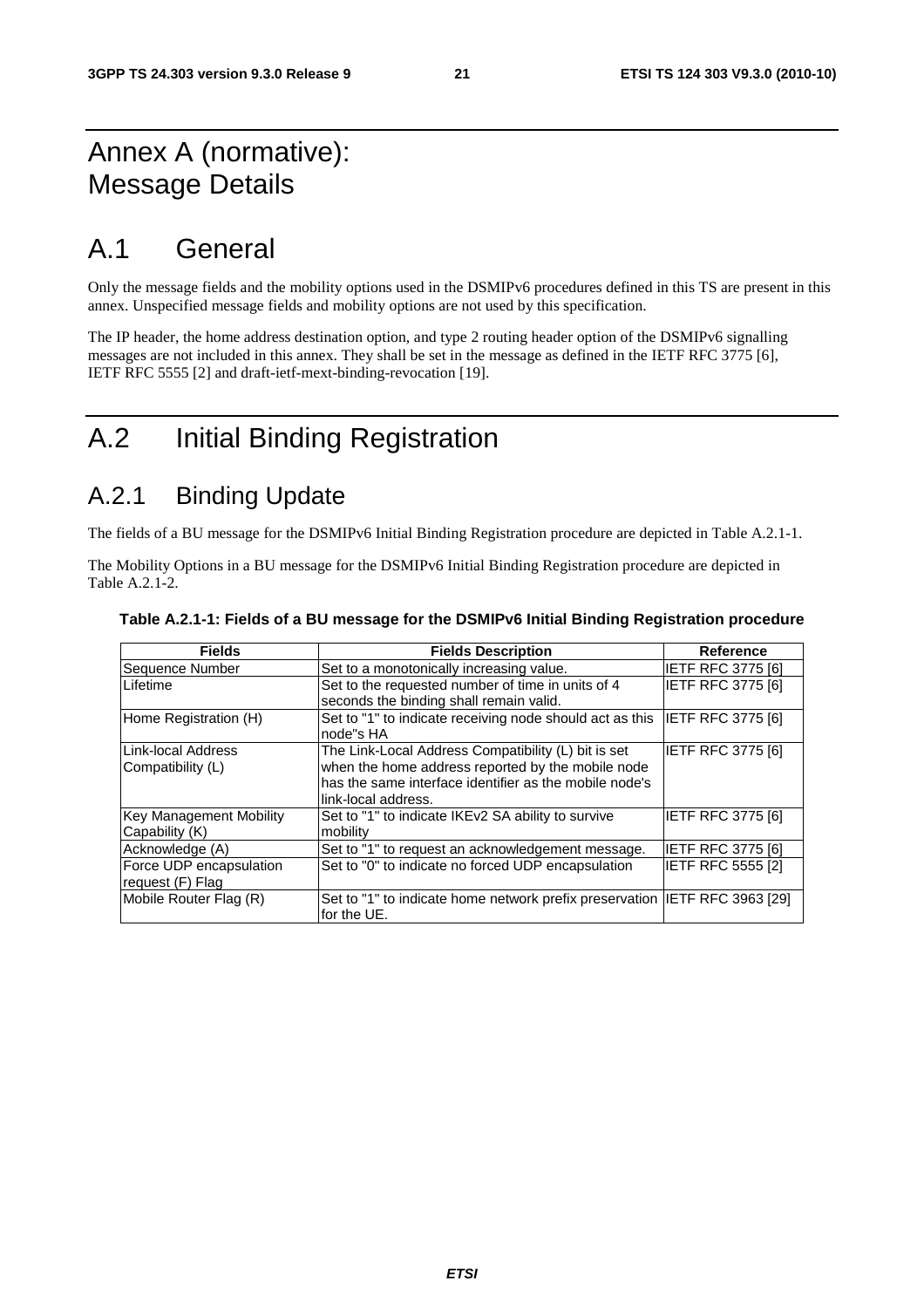| <b>Mobility Option</b>             | Cat. | <b>Mobility Option Description</b>                                                                                                                                 | <b>Reference</b>         |
|------------------------------------|------|--------------------------------------------------------------------------------------------------------------------------------------------------------------------|--------------------------|
| <b>IPv4 Home Address</b><br>option | O    | Set to the value "0.0.0.0" to request allocation for the<br>UE. The "P" flag is set to '0'.<br>The Prefix Length is set to the requested prefix length<br>of '32'. | <b>IETF RFC 5555 [2]</b> |
| IPv 4 Care-of Address              | C    | Set to the IPv4 Care-of address when in an IPv4<br>Access Network.                                                                                                 | IETF RFC 5555 [2]        |
| Alternate Care-of<br>Address       | С    | Used (in addition to the Source address of the IPv6<br>packet) to carry the IPv6 care-of address when in an<br>IPv6 access network.                                | <b>IETF RFC 3775 [6]</b> |

#### **Table A.2.1-2: Mobility Options in a BU message for the DSMIPv6 Initial Binding Registration procedure**

# A.2.2 Binding Acknowledgement

The fields of a BA message for the DSMIPv6 Initial Binding Registration procedure are depicted in Table A.2.2-1.

The Mobility Options in a BA message for the DSMIPv6 Initial Binding Registration procedure are depicted in Table A.2.2-2.

**Table A.2.2-1: Fields of a BA message for the DSMIPv6 Initial Binding Registration procedure** 

| <b>Fields</b>                                    | <b>Fields Description</b>                                                                                                    | Reference                 |
|--------------------------------------------------|------------------------------------------------------------------------------------------------------------------------------|---------------------------|
| <b>Status</b>                                    | Set to indicate the result.                                                                                                  | <b>IETF RFC 3775 [6]</b>  |
| <b>Key Management Mobility</b><br>Capability (K) | Set as per HA ability to support the feature of updating IETF RFC 3775 [6],<br>the IKE SA based on Binding Update processing | <b>IETF RFC 5555 [2]</b>  |
| Mobile Router Flag (R)                           | Set to "1"                                                                                                                   | <b>IETF RFC 3963 [29]</b> |
| Sequence Number                                  | Set to the value received in the corresponding Binding IETF RFC 3775 [6]<br>Update.                                          |                           |
| Lifetime                                         | Set to the granted number of time units of 4 seconds<br>the binding shall remain valid.                                      | <b>IETF RFC 3775 [6]</b>  |

#### **Table A.2.2-2: Mobility Options in a BA message for the DSMIPv6 Initial Binding Registration procedure**

| <b>Mobility Option</b>                          | Cat. | <b>Mobility Option Description</b>                                                                                                                                                                                                 | Reference                |
|-------------------------------------------------|------|------------------------------------------------------------------------------------------------------------------------------------------------------------------------------------------------------------------------------------|--------------------------|
| <b>IPv4 Address</b><br>Acknowledgment<br>option | С    | If IPv4 Home Address option is present in the<br>corresponding BU, IPv4 Home Address is set to the<br>IPv4 Home Address allocated for the UE. The<br>supporting Status field is set accordingly. Pref-len field<br>is set to "32". | IETF RFC 5555 [2]        |
| NAT Detection Option                            | C    | When present the option contains the F Flag which<br>indicates to the UE that UDP encapsulation is required.<br>Option contains an optionally Refresh Time for the UE<br>to refresh the NAT binding.                               | <b>IETF RFC 5555 [2]</b> |
| <b>Binding Refresh</b><br>Advice                | O    | Contains a Refresh Interval in units of 4 seconds<br>indicating the remaining time until the UE should send<br>a new home registration to the HA.                                                                                  | IETF RFC 3775 [6]        |

# A.2.3 Binding Error

The fields of a BE message for the DSMIPv6 Initial Binding Registration procedure are depicted in Table A.2.3-1.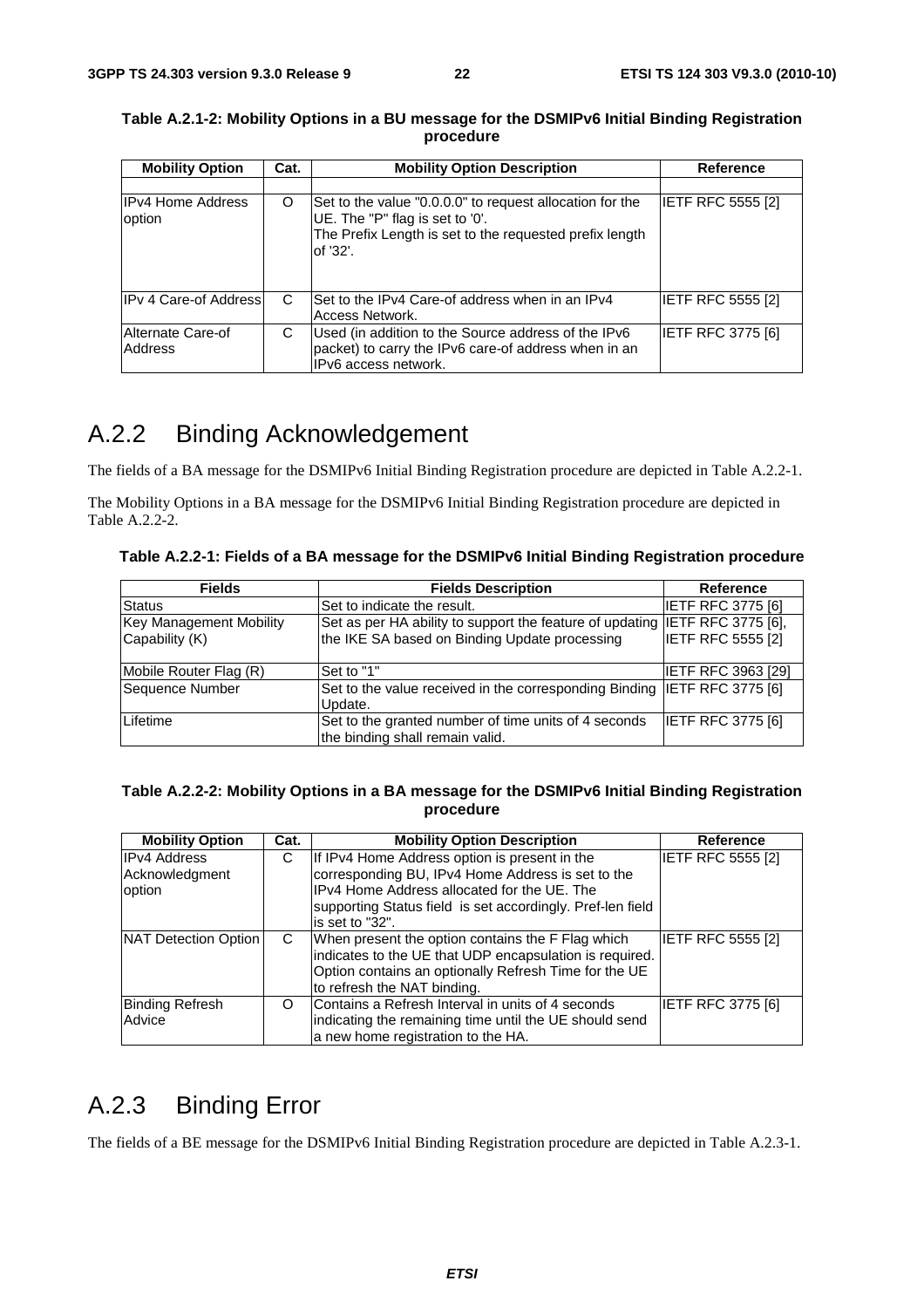**Table A.2.3-1: Fields of a BE message for the DSMIPv6 Initial Binding Registration procedure** 

| <b>Fields</b> | <b>Fields Description</b>                                                      | Reference                |
|---------------|--------------------------------------------------------------------------------|--------------------------|
| Status        | Set to indicate the result.                                                    | <b>IETF RFC 3775 [6]</b> |
| Home Address  | IThe home address that was contained in the Home<br>Address destination option | <b>IETF RFC 3775 [6]</b> |

# A.3 Re-Registration

# A.3.1 Binding Update

The fields of a BU message for the DSMIPv6 Re-Registration procedure are depicted in Table A.3.1-1.

The Mobility Options in a BU message for the DSMIPv6 Re-Registration procedure are depicted in Table A.3.1-2.

| Table A.3.1-1: Fields of a BU message for the DSMIPv6 Re-Registration procedure |  |  |
|---------------------------------------------------------------------------------|--|--|
|---------------------------------------------------------------------------------|--|--|

| <b>Fields</b>                                    | <b>Fields Description</b>                                                                                                                                                                 | Reference                |
|--------------------------------------------------|-------------------------------------------------------------------------------------------------------------------------------------------------------------------------------------------|--------------------------|
| Sequence Number                                  | Set to a monotonically increasing value.                                                                                                                                                  | <b>IETF RFC 3775 [6]</b> |
| Lifetime                                         | Set to the requested number of time units the binding<br>shall remain valid.                                                                                                              | <b>IETF RFC 3775 [6]</b> |
| Home Registration (H)                            | Set to "1" to indicate receiving node should act as this IETF RFC 3775 [6]<br>node"s HA                                                                                                   |                          |
| Link-local Address<br> Compatibility (L)         | The Link-Local Address Compatibility (L) bit is set<br>when the home address reported by the mobile node<br>has the same interface identifier as the mobile node's<br>link-local address. | <b>IETF RFC 3775 [6]</b> |
| <b>Key Management Mobility</b><br>Capability (K) | Set to "1" to indicate IKEv2 SA ability to survive<br>mobility                                                                                                                            | <b>IETF RFC 3775 [6]</b> |
| Acknowledge (A)                                  | Set to "1" to request an acknowledgement message.                                                                                                                                         | <b>IETF RFC 3775 [6]</b> |
| Force UDP encapsulation<br>request (F) Flag      | Set to "0" to indicate no forced UDP encapsulation                                                                                                                                        | <b>IETF RFC 5555 [2]</b> |
| Mobile Router Flag (R)                           | Set to "1" to indicate home network prefix preservation  IETF RFC 3963 [29]<br>for the UE.                                                                                                |                          |

#### **Table A.3.1-2: Mobility Options in a BU message for the DSMIPv6 Re-Registration procedure**

| <b>Mobility Option</b>       | Cat. | <b>Mobility Option Description</b>                                                                                                                                                                                                                                                                                                                                                                   | <b>Reference</b>         |
|------------------------------|------|------------------------------------------------------------------------------------------------------------------------------------------------------------------------------------------------------------------------------------------------------------------------------------------------------------------------------------------------------------------------------------------------------|--------------------------|
| IIPv4 Home Address<br>option | C    | If the UE has previously registered IPv4 home address IETF RFC 5555 [2]<br>and wants to keep it, it is included in the option. The "P"<br>flag is not set. The Prefix Length is set to the requested<br>prefix length of 32.<br>If the UE has previously registered IPv4 home address<br>and wants to release it, it is not included in the BU.<br>If the UE has no IPv4 Home address it may set the |                          |
|                              |      | value "0.0.0.0" to request allocation for the UE. In this<br>case the "P" flag is set to "0".<br>The Prefix Length is set to the requested prefix length<br>of 32.                                                                                                                                                                                                                                   |                          |
| <b>IPv 4 Care-of Address</b> | C    | Set to the IPv4 Care-of address (same value as was<br>set in the Initial BU) when in an IPv4 Access Network                                                                                                                                                                                                                                                                                          | <b>IETF RFC 5555 [2]</b> |
| Alternate Care-of<br>Address | C    | Used (in addition to the Source address of the IPv6<br>packet) to carry the IPv6 care-of address when in an<br>IPv6 access network.                                                                                                                                                                                                                                                                  | <b>IETF RFC 3775 [6]</b> |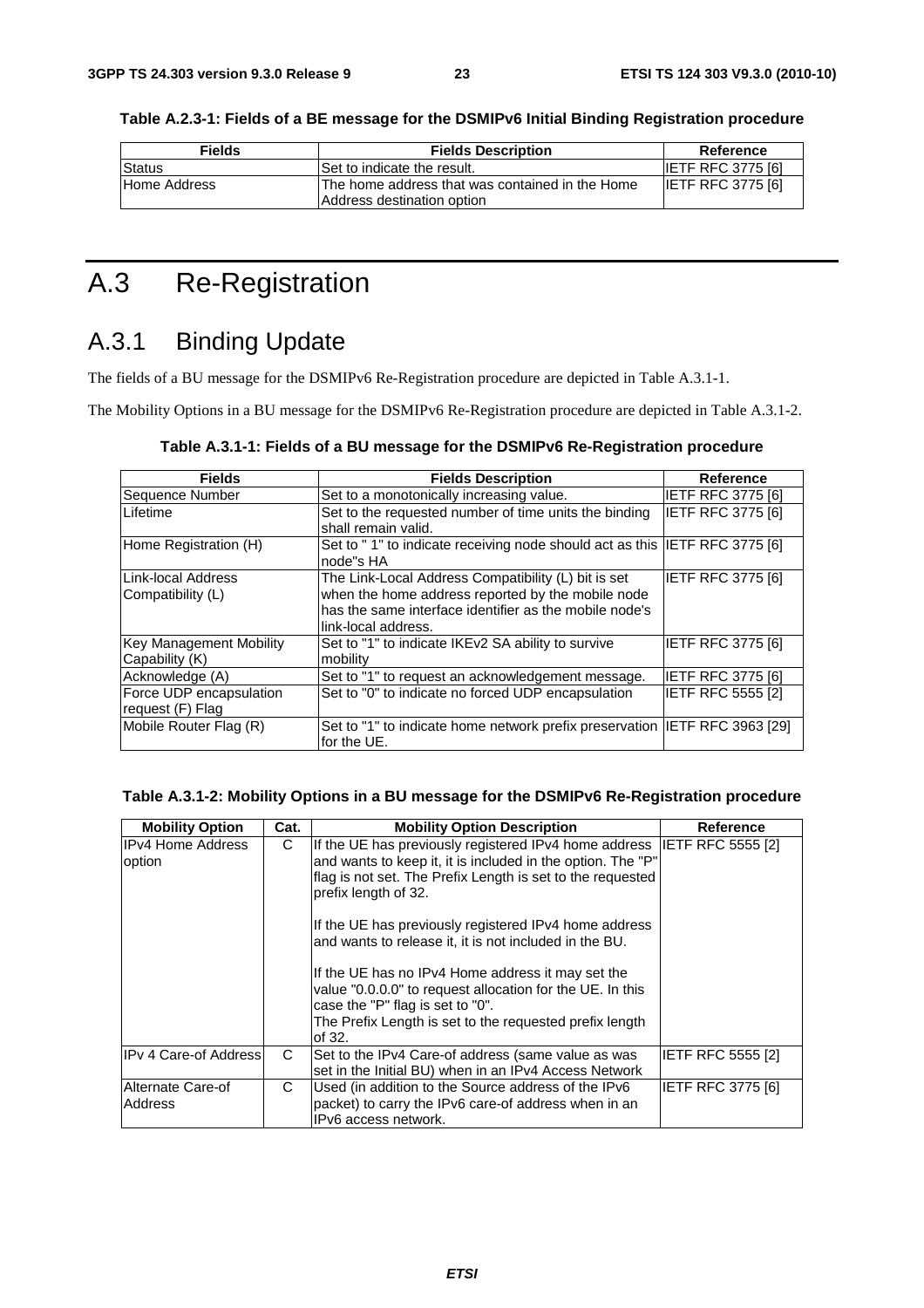# A.3.2 Binding Acknowledgement

The fields of a BA message for the DSMIPv6 Re-Registration procedure are depicted in Table A.3.2-1.

The Mobility Options in a BA message for the DSMIPv6 Re-Registration procedure are depicted in Table A.3.2-2.

**Table A.3.2-1: Fields of a BA message for the DSMIPv6 Re-Registration procedure** 

| <b>Fields</b>                                    | <b>Fields Description</b>                                                                                                                                                            | <b>Reference</b>          |
|--------------------------------------------------|--------------------------------------------------------------------------------------------------------------------------------------------------------------------------------------|---------------------------|
| <b>Status</b>                                    | Set to indicate the result.                                                                                                                                                          | <b>IETF RFC 3775 [6]</b>  |
| <b>Key Management Mobility</b><br>Capability (K) | Set as per HA ability to support the feature of updating IETF RFC 3775 [6],<br>the IKE SA based on Binding Update processing                                                         | <b>IETF RFC 5555 [2]</b>  |
| Mobile Router Flag (R)                           | Set to "1"                                                                                                                                                                           | <b>IETF RFC 3963 [29]</b> |
| Sequence Number                                  | Set to the value received in the corresponding Binding IETF RFC 3775 [6]<br>Update or the last accepted sequence number in the<br>case of Status 135 ("Sequence Number out of window |                           |
| Lifetime                                         | Set to the granted number of time units of 4 seconds<br>the binding shall remain valid.                                                                                              | <b>IETF RFC 3775 [6]</b>  |

#### **Table A.3.2-2: Mobility Options in a BA message for the DSMIPv6 Re-Registration procedure**

| <b>Mobility Option</b> | Cat. | <b>Mobility Option Description</b>                      | <b>Reference</b>         |
|------------------------|------|---------------------------------------------------------|--------------------------|
| <b>IPv4 Address</b>    | С    | If IPv4 Home Address option is present in the           | IETF RFC 5555 [2]        |
| Acknowledgment         |      | corresponding BU, IPv4 Home Address is set to the       |                          |
| option                 |      | IPv4 Home Address previously allocated for the UE or    |                          |
|                        |      | to a dynamically allocated value if the UE had no       |                          |
|                        |      | previous IPv4 home address and requested one at with    |                          |
|                        |      | the BU. The supporting Status field is set accordingly. |                          |
|                        |      | Pref-len field is set to "32".                          |                          |
| NAT Detection Option   | C    | When present the option contains the F Flag which       | <b>IETF RFC 5555 [2]</b> |
|                        |      | indicates to the UE that UDP encapsulation is required. |                          |
|                        |      | Option contains an optionally Refresh Time for the UE   |                          |
|                        |      | to refresh the NAT binding.                             |                          |
| <b>Binding Refresh</b> | O    | Contains a Refresh Interval in units of 4 seconds       | <b>IETF RFC 3775 [6]</b> |
| Advice                 |      | indicating the remaining time until the UE should send  |                          |
|                        |      | a new home registration to the HA.                      |                          |

# A.4 Handover

# A.4.1 Binding Update

The fields of a BU message for the DSMIPv6 Handover procedure are depicted in Table A.4.1-1.

The Mobility Options in a BU message for the DSMIPv6 Handover procedure are depicted in Table A.4.1-2.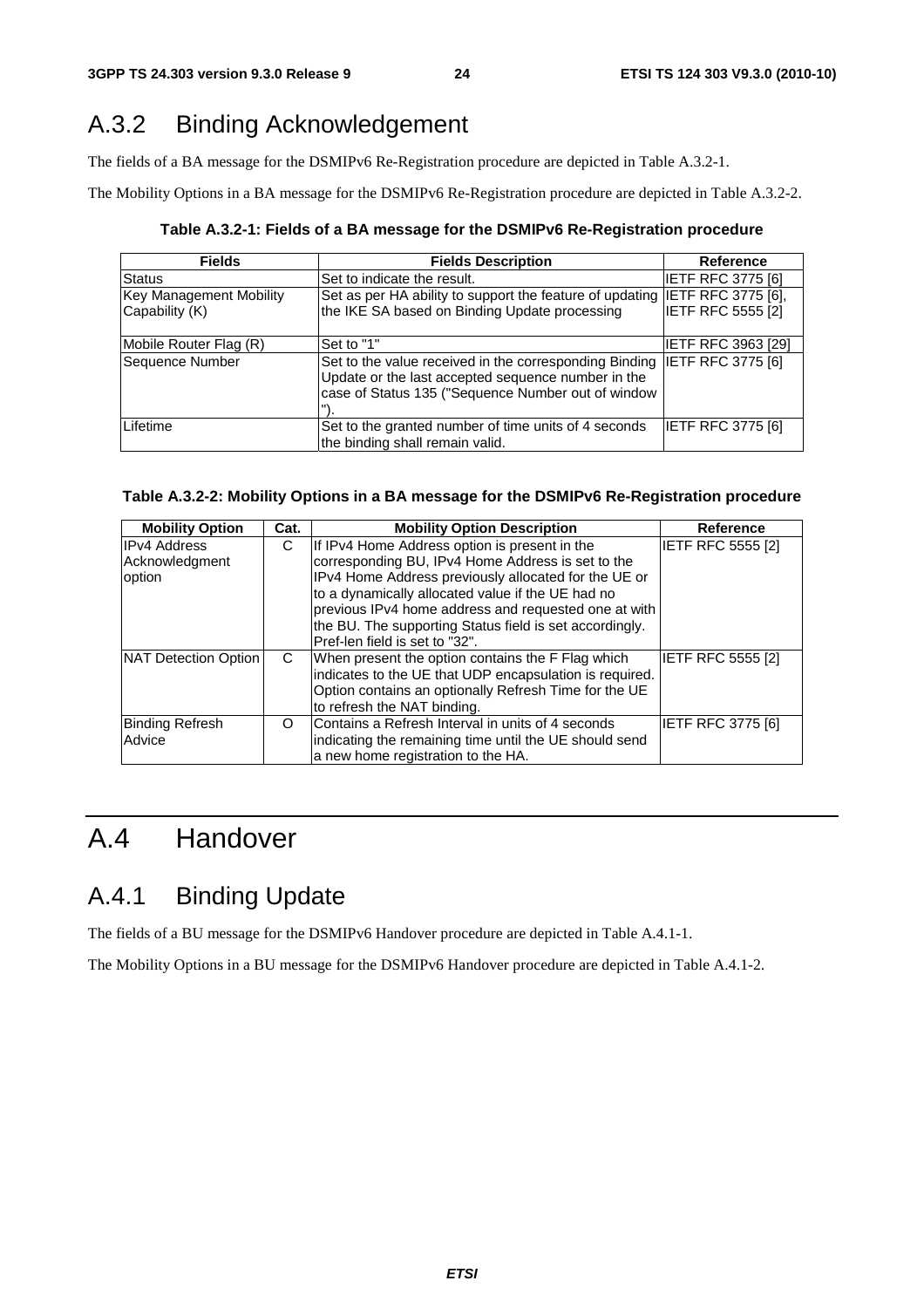| <b>Fields</b>                                    | <b>Fields Description</b>                                                                                                                                                                 | <b>Reference</b>         |
|--------------------------------------------------|-------------------------------------------------------------------------------------------------------------------------------------------------------------------------------------------|--------------------------|
| Sequence Number                                  | Set to a monotonically increasing value.                                                                                                                                                  | <b>IETF RFC 3775 [6]</b> |
| Lifetime                                         | Set to the requested number of time units the binding<br>shall remain valid.                                                                                                              | <b>IETF RFC 3775 [6]</b> |
| Home Registration (H)                            | Set to "1" to indicate receiving node should act as this<br>node"s HA                                                                                                                     | <b>IETF RFC 3775 [6]</b> |
| Link-local Address<br> Compatibility (L)         | The Link-Local Address Compatibility (L) bit is set<br>when the home address reported by the mobile node<br>has the same interface identifier as the mobile node's<br>link-local address. | <b>IETF RFC 3775 [6]</b> |
| <b>Key Management Mobility</b><br>Capability (K) | Set to "1" to indicate IKEv2 SA ability to survive<br>mobility.                                                                                                                           | IETF RFC 3775 [6]        |
| Acknowledge (A)                                  | Set to "1" to request an acknowledgement message.                                                                                                                                         | <b>IETF RFC 3775 [6]</b> |
| Force UDP encapsulation<br>request (F) Flag      | Set to "0" to indicate no forced UDP encapsulation                                                                                                                                        | <b>IETF RFC 5555 [2]</b> |
| Mobile Router Flag (R)                           | Set to "1" to indicate home network prefix preservation  IETF RFC 3963 [29]<br>for the UE.                                                                                                |                          |

**Table A.4.1-1: Fields of a BU message for the DSMIPv6 Handover procedure** 

#### **Table A.4.1-2: Mobility Options in a BU message for the DSMIPv6 Handover procedure**

| <b>Mobility Option</b>              | Cat. | <b>Mobility Option Description</b>                                                                                                                                                                            | <b>Reference</b>         |
|-------------------------------------|------|---------------------------------------------------------------------------------------------------------------------------------------------------------------------------------------------------------------|--------------------------|
| <b>IPv4 Home Address</b><br>option  | C    | For dynamic allocation, set to the value "0.0.0.0" to<br>request allocation for the UE. In this case the "P" flag<br>is set to "0".<br>The Prefix Length is set to the requested prefix length<br>of "32".    | <b>IETF RFC 5555 [2]</b> |
|                                     |      | If the UE already has an IPv4 Home Address and<br>wants to keep on using it, the IPv4 home address is set<br>to the previously allocated value. The "P" flag is not set.<br>The Prefix Length is set to "32". |                          |
|                                     |      | If the UE already has an IPv4 Home Address and<br>wants to release it, the option is not inserted in the BU,                                                                                                  |                          |
| <b>IPv 4 Care-of Address</b>        | C    | Set to the IPv4 Care-of address when in an IPv4<br>Access Network.                                                                                                                                            | <b>IETF RFC 5555 [2]</b> |
| Alternate Care-of<br><b>Address</b> | C.   | Used (in addition to the Source address of the IPv6<br>packet) to carry the IPv6 care-of address when in an<br>IPv6 access network.                                                                           | <b>IETF RFC 3775 [6]</b> |

# A.4.2 Binding Acknowledgement

The fields of a BA message for the DSMIPv6 Handover procedure are depicted in Table A.4.2-1.

The Mobility Options in a BA message for the DSMIPv6 Handover procedure are depicted in Table A.4.2-2.

|  | Table A.4.2-1: Fields of a BA message for the DSMIPv6 Handover procedure |
|--|--------------------------------------------------------------------------|
|--|--------------------------------------------------------------------------|

| <b>Fields</b>                  | <b>Fields Description</b>                                                                                                                                                 | <b>Reference</b>          |
|--------------------------------|---------------------------------------------------------------------------------------------------------------------------------------------------------------------------|---------------------------|
| Status                         | Set to indicate the result.                                                                                                                                               | <b>IETF RFC 3775 [6]</b>  |
| <b>Key Management Mobility</b> | Set as per HA ability to support the feature of updating IETF RFC 3775 [6],                                                                                               |                           |
| Capability (K)                 | the IKE SA based on Binding Update processing                                                                                                                             | IETF RFC 5555 [2]         |
| Mobile Router Flag (R)         | Set to "1"                                                                                                                                                                | <b>IETF RFC 3963 [29]</b> |
| Sequence Number                | Set to the value received in the corresponding Binding<br>Update or the last accepted sequence number in the<br>case of Status 135 (" Sequence Number out of<br>window"). | <b>IETF RFC 3775 [6]</b>  |
| Lifetime                       | Set to the granted number of time units of 4 seconds<br>the binding shall remain valid.                                                                                   | IETF RFC 3775 [6]         |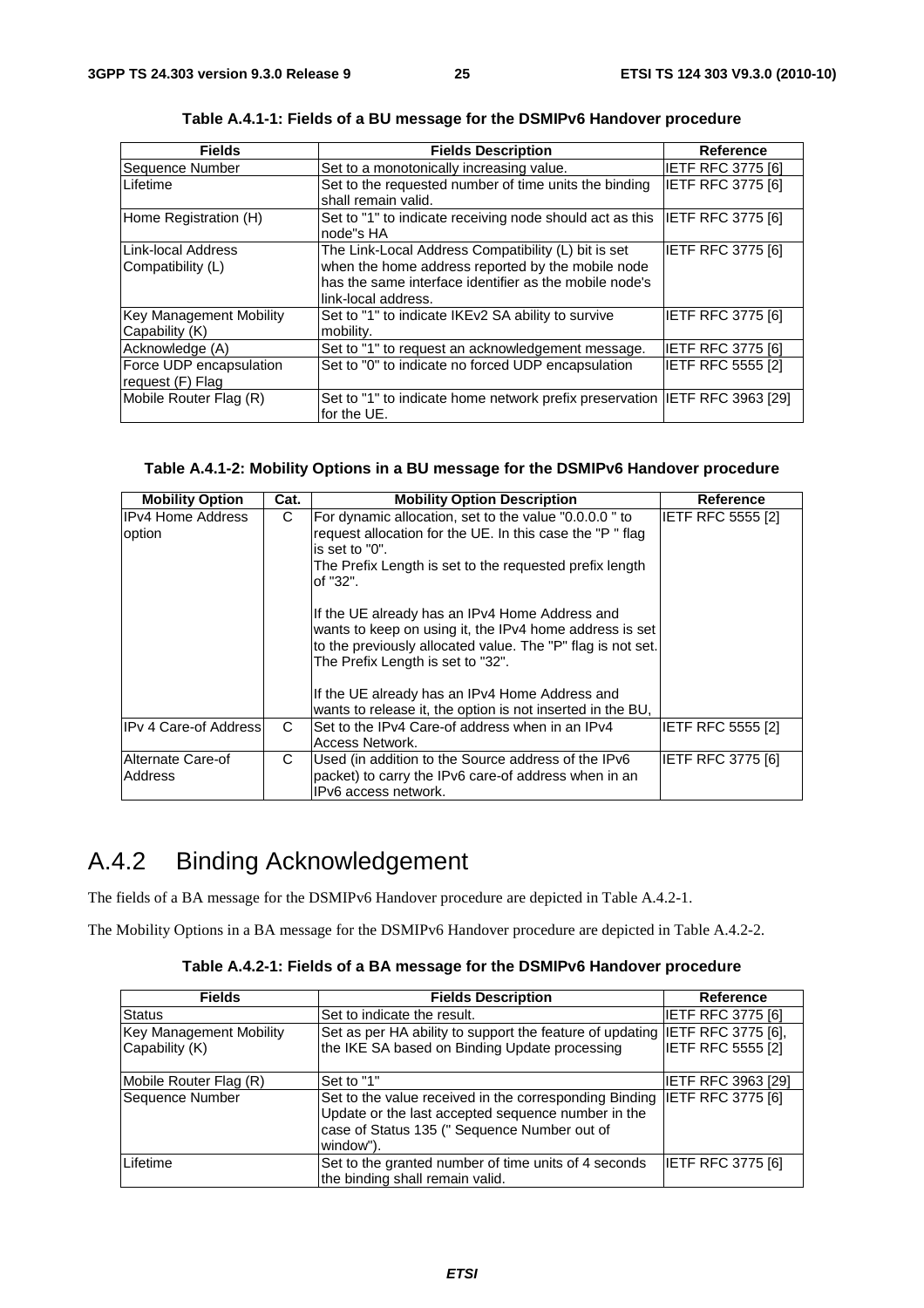| <b>Mobility Option</b>                          | Cat. | <b>Mobility Option Description</b>                                                                                                                                                                                                                                                            | <b>Reference</b>         |
|-------------------------------------------------|------|-----------------------------------------------------------------------------------------------------------------------------------------------------------------------------------------------------------------------------------------------------------------------------------------------|--------------------------|
| <b>IPv4 Address</b><br>Acknowledgment<br>option | C    | If IPv4 Home Address option is present in the<br>corresponding BU, IPv4 Home Address is set to the<br>IPv4 Home Address either newly allocated for the UE<br>or previously assigned prior to the Handover. The<br>supporting Status field is set accordingly. The Pref-len<br>is set to "32". | IETF RFC 5555 [2]        |
| <b>NAT Detection Option</b>                     | C    | When present the option contains the F Flag which<br>indicates to the UE that UDP encapsulation is required.<br>Option contains an optionally Refresh Time for the UE<br>to refresh the NAT binding.                                                                                          | <b>IETF RFC 5555 [2]</b> |
| <b>Binding Refresh</b><br>Advice                | O    | Contains a Refresh Interval in units of four seconds<br>indicating the remaining time until the UE should send<br>a new home registration to the HA.                                                                                                                                          | <b>IETF RFC 3775 [6]</b> |

**Table A.4.2-2: Mobility Options in a BA message for the DSMIPv6 Handover procedure** 

# A.5 UE-initiated Detach

# A.5.1 Binding Update

The fields of a BU message for the DSMIPv6 UE-Initiated Detach are depicted in Table A.5.1-1.

The Mobility Options in a BU message for the DSMIPv6 UE-Initiated Detach are depicted in Table A.5.1-2.

| <b>Fields</b>                                    | <b>Fields Description</b>                                                                                                                                                                 | Reference                |
|--------------------------------------------------|-------------------------------------------------------------------------------------------------------------------------------------------------------------------------------------------|--------------------------|
| Sequence Number                                  | Set to a monotonically increasing value.                                                                                                                                                  | <b>IETF RFC 3775 [6]</b> |
| Lifetime                                         | Set to a value of "0" indicating that the Binding Cache<br>entry for the UE is to be deleted.                                                                                             | <b>IETF RFC 3775 [6]</b> |
| Home Registration (H)                            | Set to "1" to indicate receiving node should act as this IETF RFC 3775 [6]<br>node"s HA                                                                                                   |                          |
| Link-local Address<br>Compatibility (L)          | The Link-Local Address Compatibility (L) bit is set<br>when the home address reported by the mobile node<br>has the same interface identifier as the mobile node's<br>link-local address. | <b>IETF RFC 3775 [6]</b> |
| <b>Key Management Mobility</b><br>Capability (K) | Set to "1" to indicate IKEv2 SA ability to survive<br>mobility                                                                                                                            | <b>IETF RFC 3775 [6]</b> |
| Acknowledge (A)                                  | Set to "1" to request an acknowledgement message.                                                                                                                                         | <b>IETF RFC 3775 [6]</b> |
| Force UDP encapsulation<br>request (F) Flag      | Set to "0" to indicate no forced UDP encapsulation                                                                                                                                        | <b>IETF RFC 5555 [2]</b> |

**Table A.5.1-1: Fields of a BU message for the DSMIPv6 UE-Initiated Detach procedure** 

| Table A.5.1-2: Mobility Options in a BU message for the DSMIPv6 UE-Initiated Detach procedure |  |  |  |  |  |
|-----------------------------------------------------------------------------------------------|--|--|--|--|--|
|-----------------------------------------------------------------------------------------------|--|--|--|--|--|

| <b>Mobility Option</b>       | Cat. | <b>Mobility Option Description</b>                   | Reference                |
|------------------------------|------|------------------------------------------------------|--------------------------|
| <b>IPv4 Home Address</b>     | O    | Set to the UE"s previously registered value. The "P" | <b>IETF RFC 5555 [2]</b> |
| option                       |      | flag is set to zero. The Prefix Length is set to 32. |                          |
| <b>IPv 4 Care-of Address</b> | C    | Set to the IPv4 Care-of address when in an IPv4      | <b>IETF RFC 5555 [2]</b> |
|                              |      | Access Network.                                      |                          |
| Alternate Care-of            |      | Used (in addition to the Source address of the IPv6  | <b>IETF RFC 3775 [6]</b> |
| Address                      |      | packet) to carry the IPv6 care-of address when in an |                          |
|                              |      | IPv6 access network.                                 |                          |

# A.5.2 Binding Acknowledgement

The fields of a BA message for the DSMIPv6 Initial Binding Registration procedure are depicted in Table A.5.2-1.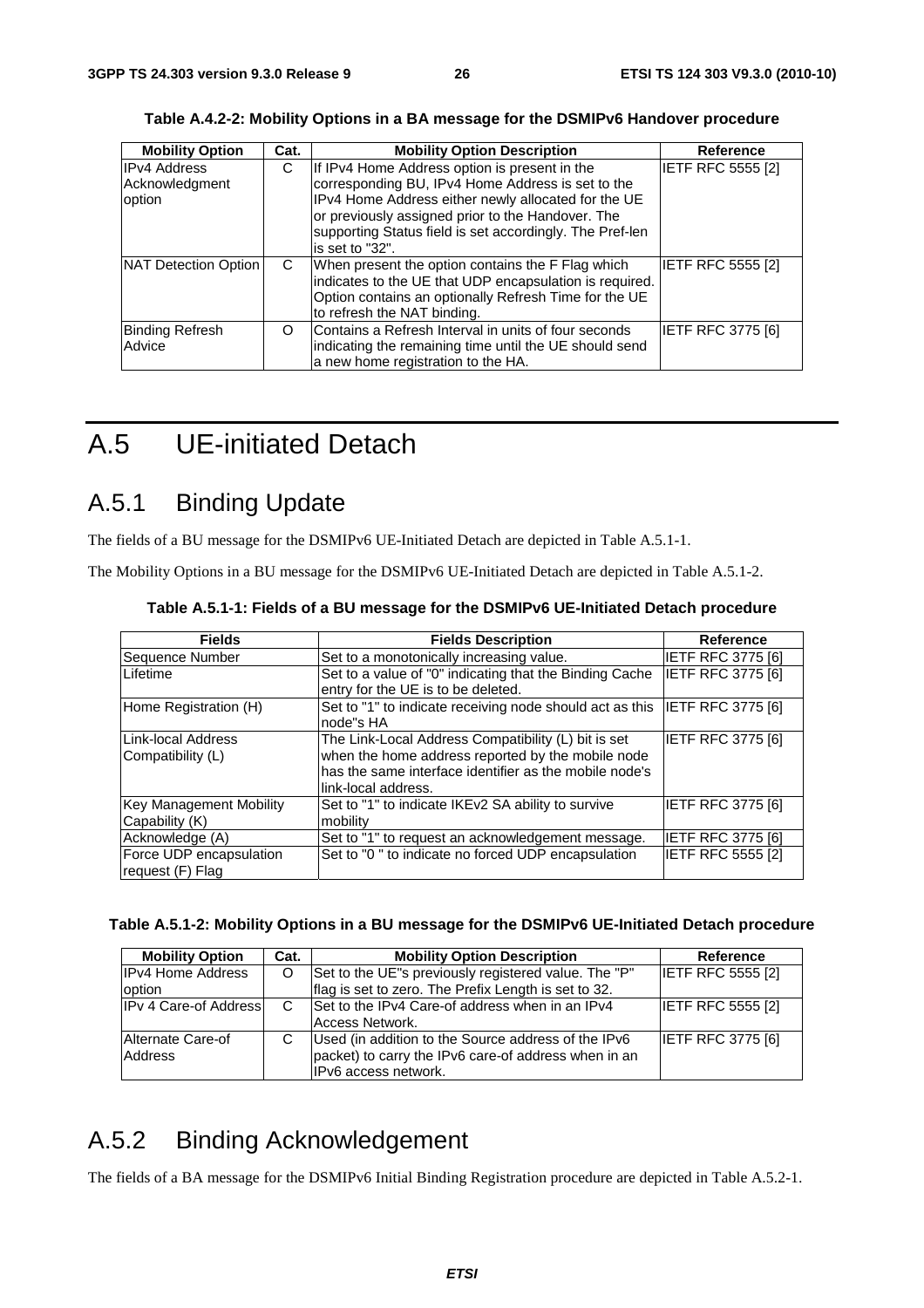The Mobility Options in a BA message for the DSMIPv6 Initial Binding Registration procedure are depicted in Table A.5.2-2.

| <b>Fields</b>                                    | <b>Fields Description</b>                                                                                                                                                                   | <b>Reference</b>         |
|--------------------------------------------------|---------------------------------------------------------------------------------------------------------------------------------------------------------------------------------------------|--------------------------|
| Status                                           | Set to indicate the result.                                                                                                                                                                 | <b>IETF RFC 3775 [6]</b> |
| <b>Key Management Mobility</b><br>Capability (K) | Set as per HA ability to support the feature of updating IETF RFC 3775 [6],<br>the IKE SA based on Binding Update processing                                                                | <b>IETF RFC 5555 [2]</b> |
| Sequence Number                                  | Set to the value received in the corresponding Binding  IETF RFC 3775 [6]<br>Update or the last accepted sequence number in the<br>case of Status 135 ("Sequence Number out of<br>window"). |                          |
| Lifetime                                         | Set to "0".                                                                                                                                                                                 | IETF RFC 3775 [6]        |

**Table A.5.2-1: Fields of a BA message for the DSMIPv6 UE-Initiated Detach procedure** 

#### **Table A.5.2-2: Mobility Options in a BA message for the DSMIPv6 UE-Initiated Detach procedure**

| <b>Mobility Option</b> | Cat. | <b>Mobility Option Description</b>                         | Reference                |
|------------------------|------|------------------------------------------------------------|--------------------------|
| <b>IPv4Address</b>     |      | If present in the BU the IPv4 Home Address is set to       | <b>IETF RFC 5555 [2]</b> |
| Acknowledgment         |      | the IPv4 Home Address that is now de-registered. The       |                          |
| option                 |      | pref-len is set to "32" and the supporting Status field is |                          |
|                        |      | set accordingly.                                           |                          |

# A.6 Network-initiated detach

# A.6.1 Binding Revocation Indication Message

The fields of a Binding Revocation Indication message for the Network-Initiated Detach are depicted in table A.6.1-1.

|  |  | Table A.6.1-1: Fields of a BRI message for the Network-Initiated Detach procedure |
|--|--|-----------------------------------------------------------------------------------|
|  |  |                                                                                   |

| <b>Fields</b>             | <b>Fields Description</b>                              | <b>Reference</b> |
|---------------------------|--------------------------------------------------------|------------------|
| B.R. Type                 | Set to "1" to indicate B.R.I.                          | draft-ietf-mext- |
|                           |                                                        | binding-         |
|                           |                                                        | revocation [19]  |
| Sequence Number           | Set to a monotonically increasing value and is used to | draft-ietf-mext- |
|                           | match with the returned Binding Revocation             | binding-         |
|                           | Acknowledge                                            | revocation [19]  |
| <b>Revocation Trigger</b> | Set to "1"                                             | draft-ietf-mext- |
|                           |                                                        | binding-         |
|                           |                                                        | revocation [19]  |
| Proxy Binding (P)         | Set to "0"                                             | draft-ietf-mext- |
|                           |                                                        | binding-         |
|                           |                                                        | revocation [19]  |
| Global (G)                | Set to "0"                                             | draft-ietf-mext- |
|                           |                                                        | binding-         |
|                           |                                                        | revocation [19]  |
| IPv4 HoA Binding Only (V) | Set to "0"                                             | draft-ietf-mext- |
|                           |                                                        | binding-         |
|                           |                                                        | revocation [19]  |

# A.6.2 Binding Revocation Acknowledgement

The fields of a BRA message for the Network-Initiated Detach procedure are depicted in Table A.6.2-1.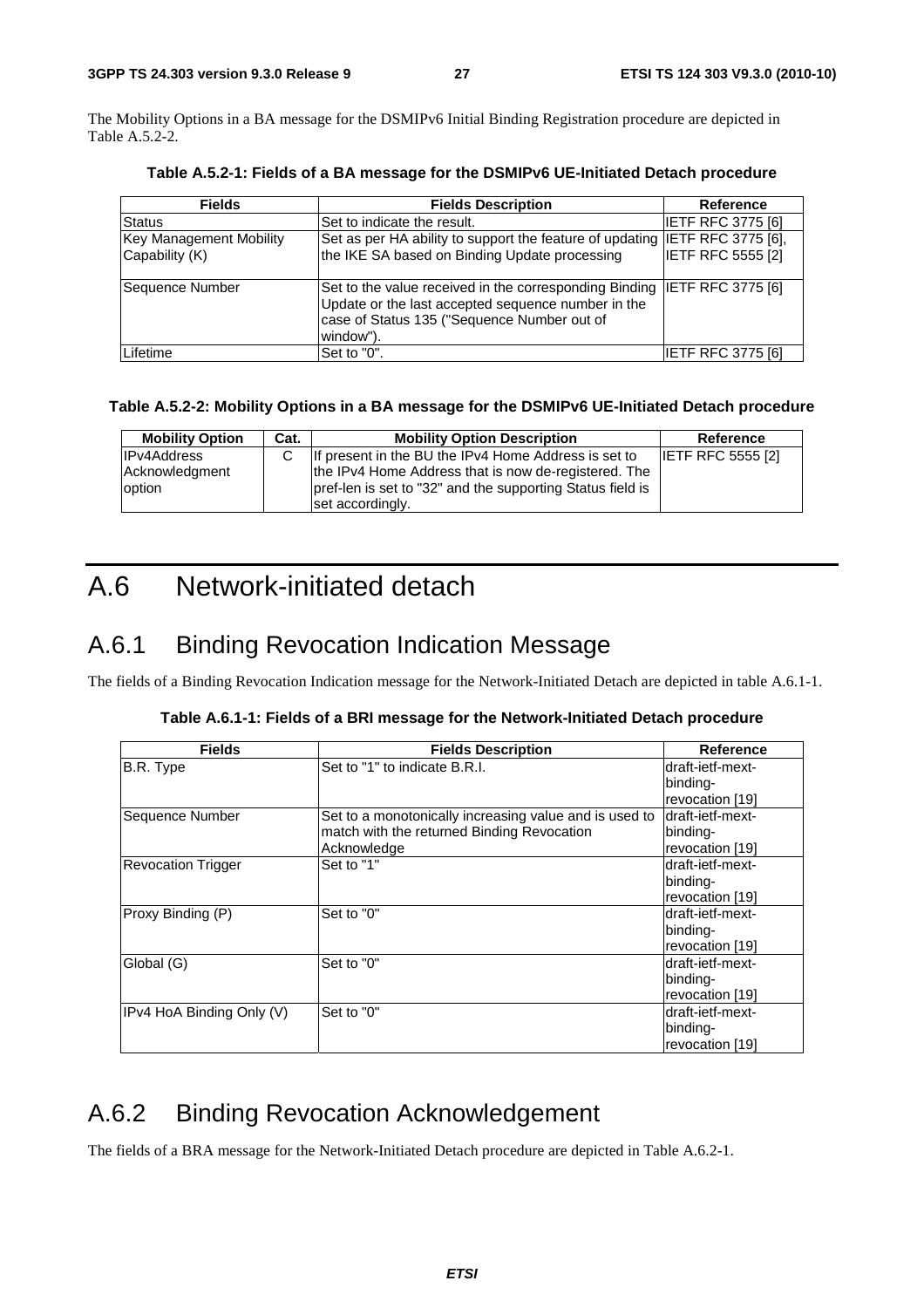| <b>Fields</b>               | <b>Fields Description</b>                                                                                       | <b>Reference</b>                                 |
|-----------------------------|-----------------------------------------------------------------------------------------------------------------|--------------------------------------------------|
| B.R. Type                   | Set to "2" to indicate B.R.A.                                                                                   | Draft-ietf-mext-<br>binding-                     |
|                             |                                                                                                                 | revocation [19]                                  |
| Sequence Number             | Set to the value received in the corresponding BRI.                                                             | draft-ietf-mext-<br>binding-<br>revocation [19]  |
| <b>Status</b>               | Indicates the result of the BRI.                                                                                | ldraft-ietf-mext-<br>binding-<br>revocation [19] |
| Proxy Registration Flag (P) | Set to "0" to indicate that the Binding Revocation<br>Acknowledgment is NOT for a proxy MIPv6 binding<br>entry. | draft-ietf-mext-<br>binding-<br>revocation [19]  |
| Global (G)                  | Set to "0"; the same value as for the BRI.                                                                      | draft-ietf-mext-<br>binding-<br>revocation [19]  |
| IPv4 HoA Binding Only (V)   | Set to "0"                                                                                                      | draft-ietf-mext-<br>binding-<br>revocation [19]  |

**Table A.6.2-1: Fields of a BRA message for the Network-Initiated Detach procedure** 

# A.7 Void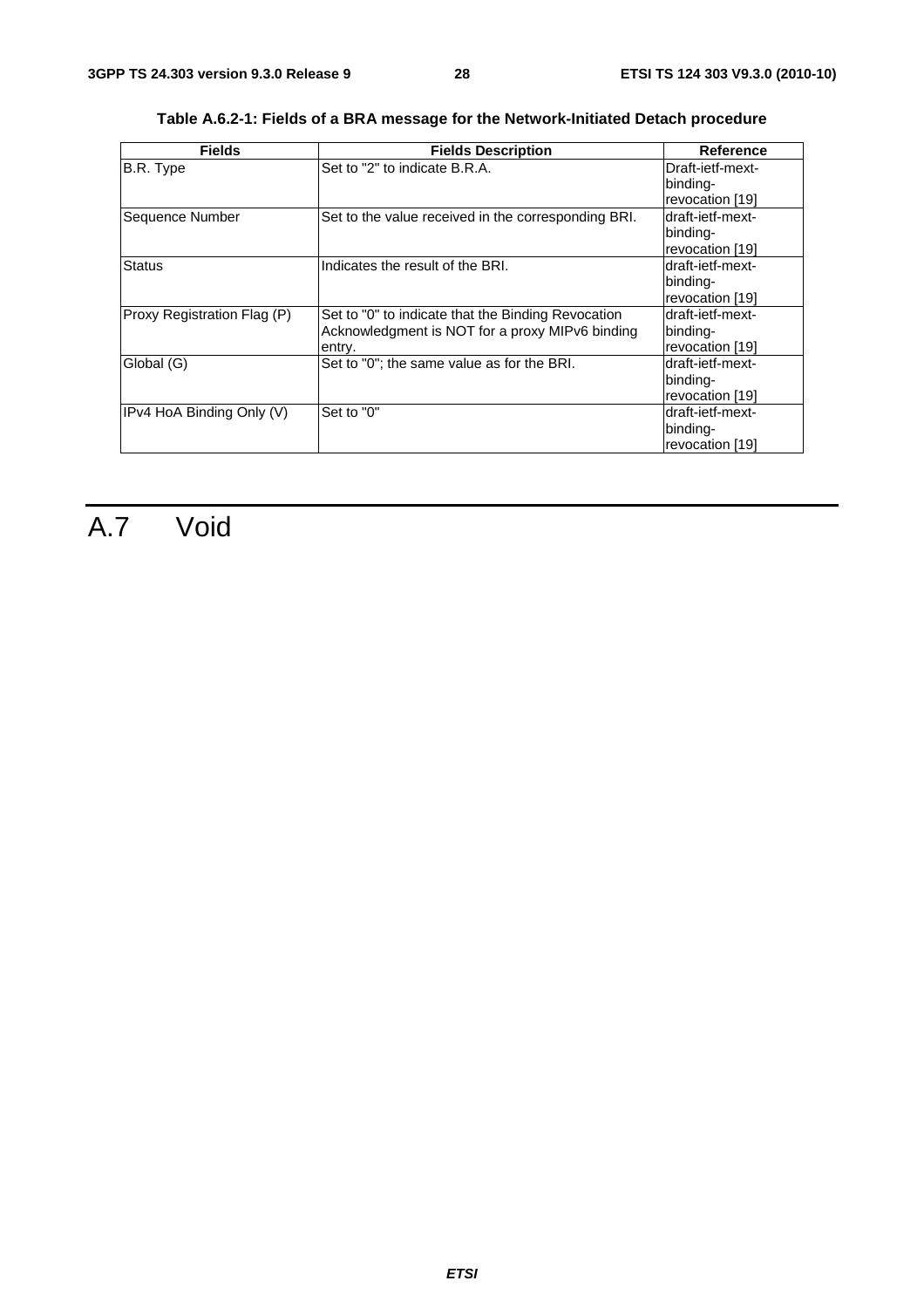# Annex B (normative): Extensions specific to the present document

# B.1 PDN Identifier notify payload

The format of the PDN Identifier notify payload is shown in figure B-1-1.

The PDN Identifier notify payload type is 40960. The length of the PDN Identifier notify payload is 21 octets. The IPv6 Home Network Prefix contains the IPv6 prefix of a PDN connection. The Prefix Length field indicates the length of the prefix contained in IPv6 Home Network Prefix field.

The other fields are defined by IETF RFC 4306 [28].



#### **Figure B.1-1: PDN Identifier notify payload format**

NOTE: As the notify payload notifies information relating an IKE\_SA, SPI Size field is set to 0 and there is no Security Parameter Index field.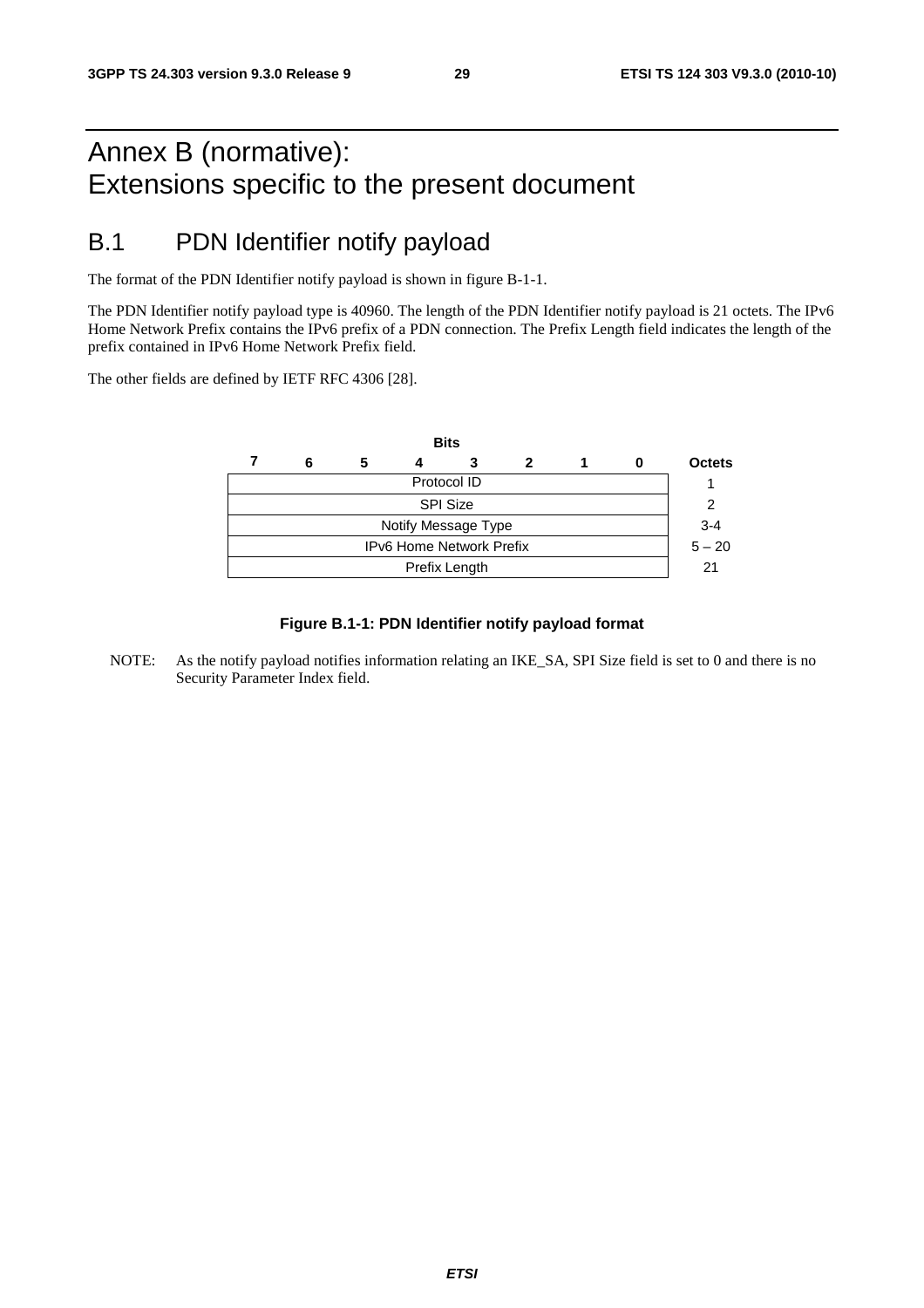# Annex C (informative): Change history

| Date    | TSG#             | TSG Doc. CR     |                     | <b>Rev Subject/Comment</b>                                                                                                                                                                                              | <b>Old</b> | <b>New</b> |
|---------|------------------|-----------------|---------------------|-------------------------------------------------------------------------------------------------------------------------------------------------------------------------------------------------------------------------|------------|------------|
| 01-2008 |                  |                 |                     | Version 0.0.0 Editor's internal draft                                                                                                                                                                                   |            | 0.0.0      |
| 02-2008 | CT1 #51          |                 |                     | Includes the following contributions agreed in CT1 #51:<br>0.0.0<br>C1-080436, C1-080437                                                                                                                                |            | 0.1.0      |
| 02-2008 | CT1 #51bis       |                 |                     | Includes the following contributions agreed in CT1<br>0.1.0<br>#51bis:                                                                                                                                                  |            | 0.2.0      |
|         |                  |                 |                     | C1-080770, C1-080776, C1-080791.                                                                                                                                                                                        |            |            |
| 02-2008 | Email-<br>review |                 |                     | Editorial/style corrections in the clean version                                                                                                                                                                        | 0.2.0      | 0.2.1      |
| 04-2008 | CT1 #52          |                 |                     | Includes the following contributions agreed in CT1 #52:<br>C1-080954, C1-080959, C1-080960, C1-081213, C1-<br>081232, C1-081398, C1-081399, C1-081400, C1-<br>081401, C1-081402, C1-081419                              | 0.2.1      | 0.3.0      |
| 04-2008 | Email-<br>review |                 |                     | Editorial/style corrections in the clean version                                                                                                                                                                        | 0.3.0      | 0.3.1      |
| 05-2008 | CT1 #53          |                 |                     | Includes the following contributions agreed in CT1 #53:<br>C1-081590, C1-081594, C1-081693, C1-082079, C1-<br>082080, C1-082082, C1-082083, C1-082084, C1-<br>082063                                                    | 0.3.1      | 0.4.0      |
| 05-2008 | Email-<br>review |                 |                     | Editorial clean-up                                                                                                                                                                                                      | 0.4.0      | 0.4.1      |
| 05-2008 |                  |                 |                     | Version 1.0.0 to be presented to CT-40 created by MCC                                                                                                                                                                   | 0.4.1      | 1.0.0      |
| 07-2008 | CT1 #54          |                 |                     | Includes the following contributions agreed in CT1 #54:<br>C1-082122, C1-082364, C1-082368, C1-082693, C1-<br>082694, C1-082698, C1-082699, C1-082700 and C1-<br>082808                                                 | 1.0.0      | 1.1.0      |
| 08-2008 | CT1 #55          |                 |                     | Includes the following contributions agreed in CT1 #55:<br>C1-082827, C1-082828, C1-082989, C1-083003, C1-<br>083004, C1-083486, C1-083488, C1-083524 and C1-<br>083601                                                 | 1.1.0      | 1.2.0      |
| 10-2008 | CT1 #55bis       |                 |                     | Includes the following contributions agreed in CT1<br>#55bis: C1-083858, C1-083861, C1-084384, C1-<br>084454, C1-084455, C1-084457, C1-084458, C1-<br>084460, C1-084461, C1-084553, C1-084563, C1-<br>084564, C1-084565 | 1.2.0      | 1.3.0      |
| 11-2008 | CT1 #56          |                 |                     | Includes the following contributions agreed in CT1 #56:<br>C1-084692, C1-084693, C1-085379, C1-085517                                                                                                                   | 1.3.0      | 1.4.0      |
| 11-2008 | E-mail<br>review |                 |                     | Editorial clean-up                                                                                                                                                                                                      | 1.4.0      | 1.4.1      |
| 11-2008 | E-mail<br>review |                 |                     | Editorial clean-up                                                                                                                                                                                                      | 1.4.1      | 1.4.2      |
| 11-2008 | E-mail<br>review |                 |                     | Editorial clean-up                                                                                                                                                                                                      | 1.4.2      | 1.4.3      |
| 11-2008 |                  |                 |                     | Version 2.0.0 created for presentation to CT#42 for<br>approval                                                                                                                                                         | 1.4.3      | 2.0.0      |
| 12-2008 |                  |                 |                     | Version 8.0.0 created after approval in CT#42                                                                                                                                                                           | 2.0.0      | 8.0.0      |
| 03-2009 | CT-43            | CP-<br>090126   | 00011               | <b>Binding Update Optimization</b>                                                                                                                                                                                      | 0.0.8      | 8.1.0      |
| 03-2009 | CT-43            | CP-<br>090126   | 0003                | <b>BRI</b> error correction                                                                                                                                                                                             | 8.0.0      | 8.1.0      |
| 03-2009 | $CT-43$          | $CP-$<br>090129 | $0005$ 1            | Missing HA Initiated Multiple PDN Detach                                                                                                                                                                                | 8.0.0      | 8.1.0      |
| 03-2009 | $CT-43$          | CP-<br>090129   | 0007                | IPv4 HoA release                                                                                                                                                                                                        | 8.0.0      | 8.1.0      |
| 03-2009 | $CT-43$          | CP-<br>090125   | 0008 1              | Align with latest version of internet draft                                                                                                                                                                             | 8.0.0      | 8.1.0      |
| 03-2009 | CT-43            |                 |                     | Editorial cleanup by MCC                                                                                                                                                                                                | 8.0.0      | 8.1.0      |
| 06-2009 | CT-44            | CP-<br>090413   | $0004 \overline{3}$ | Discovery of the Home Agent address                                                                                                                                                                                     | 8.1.0      | 8.2.0      |
| 06-2009 | $CT-44$          | $CP-$<br>090413 | 0011 1              | HA discovery via DHCPv6                                                                                                                                                                                                 | 8.1.0      | 8.2.0      |
| 06-2009 | $CT-44$          | $CP-$<br>090413 | 0012                | Nemo Binding Acknowledgement Status value<br>clarification                                                                                                                                                              | 8.1.0      | 8.2.0      |
| 06-2009 | CT-44            | $CP-$<br>090413 | 0013                | Alternate Care-of Address correction                                                                                                                                                                                    | 8.1.0      | 8.2.0      |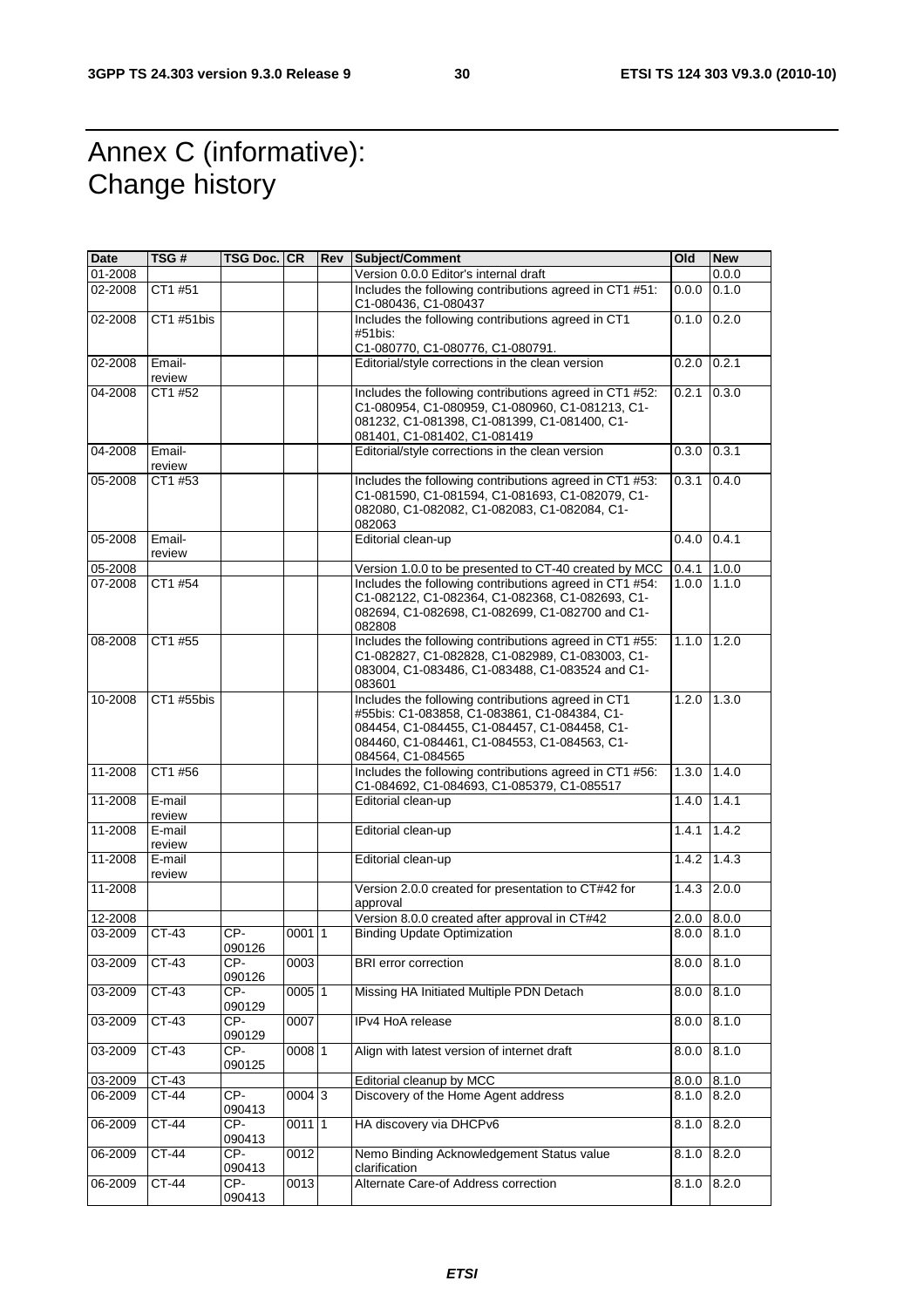| <b>Date</b> | TSG#         | <b>TSG Doc. CR</b> |                     | <b>Rev</b> | Subject/Comment                                                       | Old   | <b>New</b> |
|-------------|--------------|--------------------|---------------------|------------|-----------------------------------------------------------------------|-------|------------|
| 06-2009     | CT-44        | CP-<br>090413      | 0014                |            | TLV Header Format flag references                                     | 8.1.0 | 8.2.0      |
| 06-2009     | <b>CT-44</b> | CP-<br>090413      | 0016                |            | Update to the Binding Revocation Indication Message                   | 8.1.0 | 8.2.0      |
| 06-2009     | $CT-44$      | CP-<br>090413      | 0017                |            | Clarification of routing header usage                                 | 8.1.0 | 8.2.0      |
| 06-2009     | $CT-44$      | CP-<br>090324      | $0018$ 3            |            | HA reallocation procedure and Home Address request                    | 8.1.0 | 8.2.0      |
| 09-2009     | <b>CT-45</b> | $CP-$<br>090655    | 0019                |            | DNS lookup at HA discovery based on DHCPv6                            | 8.2.0 | 8.3.0      |
| 09-2009     | $CT-45$      | CP-<br>090655      | $0021$ 1            |            | Clarification of IPv4 Home Address request                            | 8.2.0 | 8.3.0      |
| 09-2009     | $CT-45$      | CP-<br>090655      | $0023$ 1            |            | Update of TS after DS-MIPv6 RFC availability                          | 8.2.0 | 8.3.0      |
| 09-2009     | $CT-45$      | $CP-$<br>090655    | $0024$ 1            |            | Remove the static HNP configured in LTE capable UE                    | 8.2.0 | 8.3.0      |
| 09-2009     | $CT-45$      | CP-<br>090655      | 0025                |            | IPv4 address acknowledgement option type                              | 8.2.0 | 8.3.0      |
| 09-2009     | $CT-45$      | CP-<br>090655      | 0027                |            | Deletion of SA to the initial HA during HA reallocation<br>procedure  | 8.2.0 | 8.3.0      |
| 12-2009     | $CT-46$      | CP-<br>090901      | 0028                |            | RFC5555 missing reference                                             | 8.3.0 | 8.4.0      |
| 12-2009     | $CT-46$      | $CP-$<br>090901    | 0030                |            | A bit in BRI message                                                  | 8.3.0 | 8.4.0      |
| 12-2009     | $CT-46$      | $CP-$<br>090901    | $0031$ 1            |            | UE procedures at BRI reception                                        | 8.3.0 | 8.4.0      |
| 12-2009     | CT-46        | $CP-$<br>090901    | 0029 2              |            | Clarification of Binding Error message                                | 8.4.0 | 9.0.0      |
| 03-2010     | $CT-47$      | $CP-$<br>100107    | $0035$ 1            |            | Multiple PDN connections                                              | 9.0.0 | 9.1.0      |
| 03-2010     | $CT-47$      | CP-<br>100107      | 003711              |            | <b>PDN</b> connections                                                | 9.0.0 | 9.1.0      |
| 03-2010     | CT-47        | CP-<br>100107      | 0039                |            | Reference to redirect RFC                                             | 9.0.0 | 9.1.0      |
| 06-2010     | $CT-48$      | CP-<br>100339      | 0042                |            | Reference Updates                                                     | 9.1.0 | 9.2.0      |
| 06-2010     | $CT-48$      | CP-<br>100339      | 0044 2              |            | Usage of PDN prefix information with multiple PDNs to<br>the same APN | 9.1.0 | 9.2.0      |
| 09-2010     | $CT-49$      | $CP-$<br>100485    | $0048$ <sub>3</sub> |            | Usage of PDN Identifier notify payload                                | 9.2.0 | 9.3.0      |